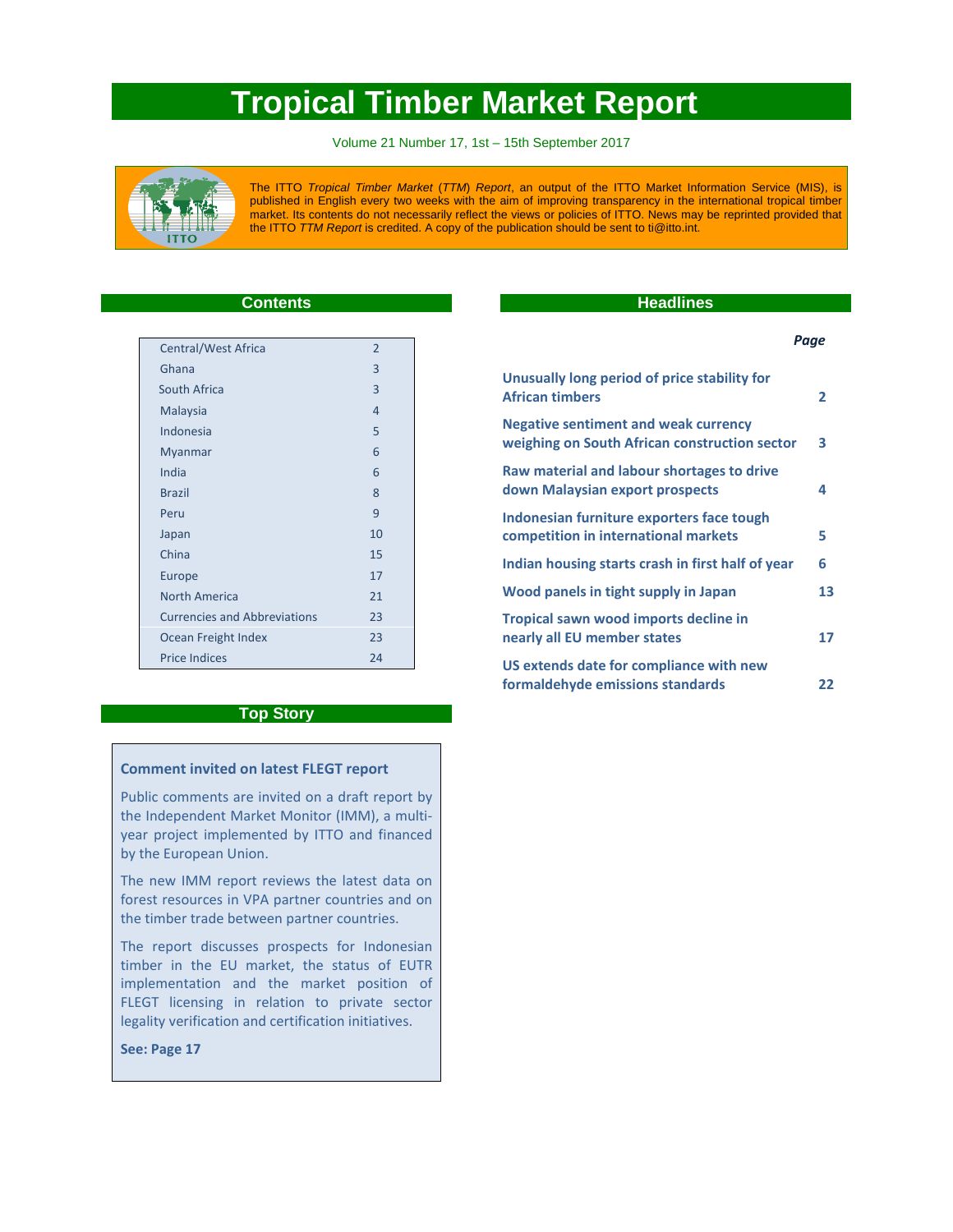# **Central and West Africa**

### **Unusually long period of price stability**

For the past 2-3 months there has been little movement in the market and prices have been stable with no reports of significant changes in volumes or a decline in order levels. West and Central African producers still report good forward business and for now are working at full capacity. Analysts say they cannot recall such an extended period of price stability for African hardwoods.

Producers report that demand in the UK and EU member states has not been affected by the impending departure of UK from the European Union.

So far building and construction activity appears largely unaffected and in France building activity has improved over the past quarter.

However, the sharp fall in the value of the UK pound may in time influence import volumes and certainly importers will be looking carefully for the best value-for-money species and products.

At the end of September indications of demand prospects in the European markets in the winter months may become clearer.

Demand from buyers for the Chinese market has expanded quite rapidly over the past  $9 - 12$  months but some producers now believe the rate of increase could slow marginally. On the other hand prices for the Chinese market, though stable for now, may come under pressure as stock levels in China are said to be rising.

### **Gabon timber sector featured by Oxfordeconomics**

Producers in Gabon are awaiting news from the new Minister of Forests and the Forestry Department on the policy issues that were raised by the previous Minister.

A recent article by Oxfordeconomics has praised Gabon's initiative to adopt satellite monitoring of forest activities and has highlighted the structural changes in the wood processing sector.

The Oxfordeconomics article says "In the first quarter of 2017 production of processed wood increased by 14.9% year-on-year (y-o-y) on the back of increased efficiency in the delivery of logs and the commissioning of new processing units.

The growth is notable given that timber processing activity in Gabon was relatively limited a decade ago. A 2010 ban on raw timber (log) exports forced logging companies to expand downstream operations, swelling the ranks of log transformation facilities by 36% to 130 during 2012-14 and creating more than 7,000 jobs in the process."

For more on Gabon's efforts to expand added value production see:

http://www.oxfordbusinessgroup.com/overview/seekingtransformation-obg-talks-frederic-ober-director-general-preciouswoods-ceb-and-didier

# **Good prospects for andoung and gheombi in Middle East**

Demand in Middle East markets is firm and prices are stable. Analysts write there are good prospects for andoung and gheombi that are fairly well known throughout the region.

#### **Log export prices**

| West African logs                               |     | FOB Euro per cu.m |      |
|-------------------------------------------------|-----|-------------------|------|
| Asian market                                    | LM  | в                 | BC/C |
| Acajou/ Khaya/N'Gollon                          | 245 | 240               | 160  |
| Ayous/Obeche/Wawa                               | 245 | 240               | 190  |
| Azobe & Ekki                                    | 230 | 230               | 160  |
| <b>Belli</b>                                    | 250 | 250               |      |
| Bibolo/Dibétou                                  | 180 | 170               |      |
| <b>Bilinga</b>                                  | 230 | 230               |      |
| Iroko                                           | 325 | 300               | 265  |
| Okoume (60% CI, 40% CE,<br>20% CS) (China only) | 245 | 240               | 190  |
| Moabi                                           | 330 | 300               | 235  |
| Movingui                                        | 210 | 210               | 160  |
| Niove                                           | 175 | 160               |      |
| Okan                                            | 230 | 205               |      |
| Padouk                                          | 300 | 280               | 230  |
| Sapele                                          | 290 | 280               | 220  |
| Sipo/Utile                                      | 310 | 290               | 255  |
| Tali                                            | 330 | 320               |      |

#### **Sawnwood export prices**

| West African sawnwood    | FOB Euro per cu.m |
|--------------------------|-------------------|
| Ayous FAS GMS            | 430               |
| <b>Bilinga FAS GMS</b>   | 530               |
| Okoumé FAS GMS           | 430               |
| Merchantable             | 300               |
| Std/Btr GMS              | 350               |
| Sipo FAS GMS             | 540               |
| <b>FAS</b> fixed sizes   | 555               |
| <b>FAS</b> scantlings    | 560               |
| Padouk FAS GMS           | 870               |
| <b>FAS</b> scantlings    | 990               |
| <b>Strips</b>            | 645               |
| Sapele FAS Spanish sizes | 505               |
| <b>FAS</b> scantlings    | 510               |
| Iroko FAS GMS            | 630               |
| Scantlings               | 710               |
| <b>Strips</b>            | 410               |
| Khaya FAS GMS            | 450               |
| <b>FAS</b> fixed         | 470               |
| Moabi FAS GMS            | 620               |
| Scantlings               | 630               |
| Movingui FAS GMS         | 430               |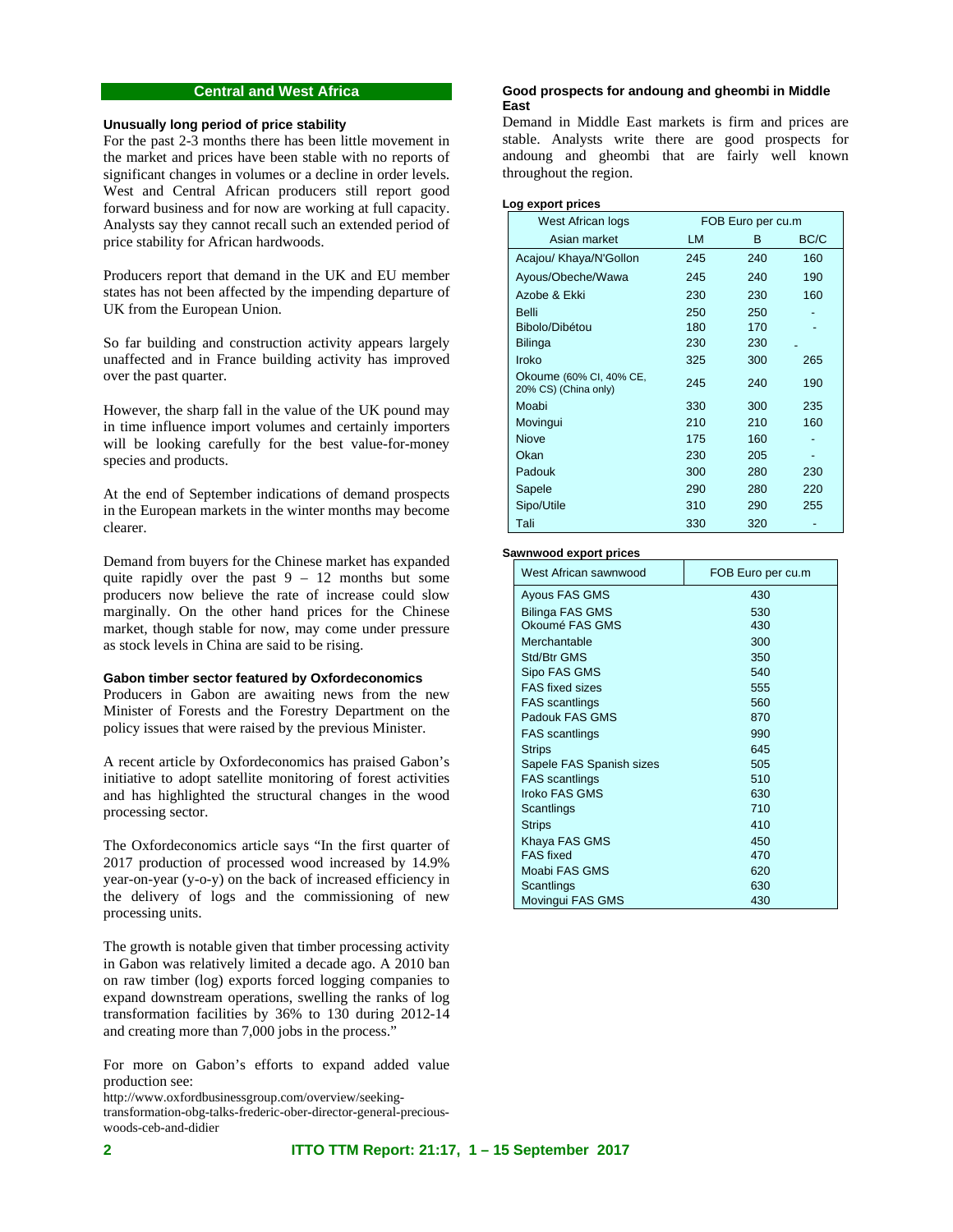# **Ghana**

#### **Export volumes slump**

The volume and value of Ghana's timber exports has been falling in each of the past five months. According to the Timber Industry Development Division (TIDD) of the Forestry Commission, the country secured Euro 62.65 million from the export of 116,952 cu.m of wood products in the first 5 months of this year representing a 27% drop in value and a 31% drop in volumes compared to the same period in 2016.

The average unit price of wood products in the period January to May 2017 dropped to Euro 536/cu.m from Euro 564/cu.m in the same period in 2016, an almost 5% decline.

Secondary wood products (sawnwood, boules, veneers and plywood) accounted for 82% of exports followed by primary product exports (poles and billets) 7% with the balance being tertiary wood products (mouldings, flooring, dowels and furniture parts).

Asian markets accounted for close to 70% of all wood product exports with China and India being the leading importers.

EU imports of wood products from Ghana have been falling over the past months. Analysts suggest the fall in exports is most likely linked to the growing problem mills have in securing adequate log supplies.

Because this is seen as a long term problem some millers are asking the government to allow timber imports which would secure existing businesses, maintain employment in the sector and possibly lead to more investment in processing capacity.

### **Growth to get boost from extension of IMF credit facility**

The Government of Ghana has extended its credit facility programme with the International Monetary Fund (IMF) by a year. This follows the conclusion of an assessment of the Extended Credit Facility by the IMF's board. The Fund has also approved a US\$94 mil. disbursement to the government as part of the overall US\$918 mil. support programme.

A lecturer at the University of Ghana, Dr. Eric Osei-Assibey, has applauded the extension saying it will boost investor confidence in the economy. Ghana's Vice President, Dr. Mahamudu Bawumia, has said economic growth could top 6% by the end of this year.

#### **Boule Export prices**

|                      | Euro per $m^3$                         |
|----------------------|----------------------------------------|
| <b>Black Ofram</b>   | 400 <sup><math>\triangleq</math></sup> |
| Black Ofram Kiln dry | 482                                    |
| Niangon              | 570                                    |
| Niangon Kiln dry     | 620                                    |
|                      |                                        |
|                      |                                        |

### **Export Rotary Veneer Prices**

| Rotary Veneer, FOB | Euro per $\overline{m}^3$ |             |
|--------------------|---------------------------|-------------|
|                    | CORE (1-1.9 mm)           | FACE (>2mm) |
| Ceiba              | $300+$                    | 400         |
| Chenchen           | 425                       | 468↓        |
| Ogea               | 467                       | 604         |
| Essa               | 439                       | $500+$      |
| <b>Ofram</b>       | 350                       | 406         |

NB: Thickness below 1mm attract a Premium of 5%

#### **Export Sliced Veneer**

| Sliced face veneer | FOB Euro per m <sup>3</sup>           |
|--------------------|---------------------------------------|
| Arormosia          |                                       |
| Asanfina           | $916 +$                               |
| Avodire            | 897                                   |
| Chenchen           | 838 <sup><math>\triangle</math></sup> |
| Mahogany           | 1073↓                                 |
| Makore             | 880↓                                  |
| <b>Idum</b>        | 917L                                  |

#### **Export Plywood Prices**

| Plywood, FOB     |                            | Euro per $m^3$ |     |
|------------------|----------------------------|----------------|-----|
| <b>BB/CC</b>     | Ofram<br>Ceiba<br>Asanfina |                |     |
| 4 <sub>mm</sub>  | $373 +$                    | 586↓           | 641 |
| 6 <sub>mm</sub>  | 550                        | 535            | 626 |
| 9 <sub>mm</sub>  | 407                        | 474            | 560 |
| 12mm             | 470                        | 463            | 480 |
| 15 <sub>mm</sub> | 450                        | $356 +$        | 430 |
| 18 <sub>mm</sub> | 417                        | 417            | 370 |

Grade AB/BB would attract a premium of 10%, B/BB 5%, C/CC 5% and CC/CC 10%.

#### **Export Sawnwood Prices**

| Ghana Sawnwood, FOB               |         | Euro per $m3$        |
|-----------------------------------|---------|----------------------|
| FAS 25-100mm x 150mm up x 2.4m up |         | Air-dried Kiln-dried |
| Afrormosia                        | 860     | 925                  |
| Asanfina                          | 492     | 564                  |
| Ceiba                             | $209 +$ | $280+$               |
| Dahoma                            | $380 +$ | $393 +$              |
| Edinam (mixed redwood)            | 520     | 580                  |
| Emeri                             | 380     | 510                  |
| African mahogany (Ivorensis)      | 870     | 889                  |
| Makore                            | 685     | 720                  |
| Niangon                           | 620     | 650                  |
| Odum                              | 755     | 784↓                 |
| Sapele                            | 700     | 720↓                 |
| Wawa 1C & Select                  | 354     | 427 <sup>+</sup>     |

#### **South Africa**

#### **Out of recession but growth tepid**

GDP figures for the second quarter of 2017released by Statistics South Africa (StatsSA) showed growth of 2.5%, a reversal of the 0.7% decline reported in the first quarter. Analysts say that, while the South African economy has snapped the technical recession, GDP growth is not strong enough with projections for 2017 GDP likely to be below 1%.

The South African economy has been dragged down by a deterioration in both consumer and business confidence, much of which is due to the uncertain political environment.

#### **Negative sentiment and weak currency weighing on construction sector**

According to StatsSA, the total value of recorded building plans passed in the country grew by 6% cent in 2016 compared to a year earlier.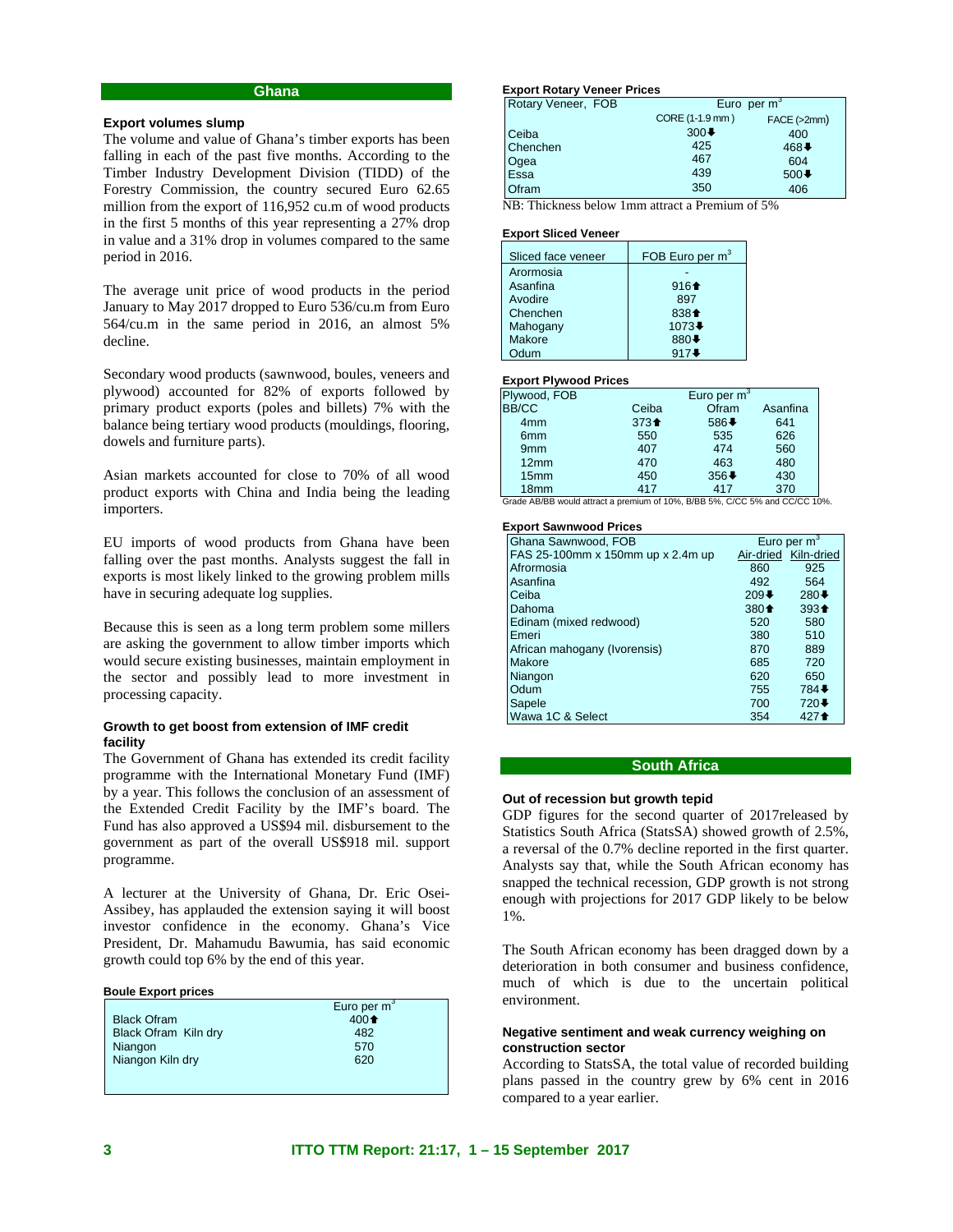However, the pace of growth slowed this year due to the economic slowdown, poor investor sentiment, high unemployment and a weak currency all of which are weighing on the construction sector spending.

Government efforts to balance supply and demand for social housing will be the main driver of demand for new residential units and the continued trend to urbanization is generating demand for residential and infrastructure development.

#### **Take-aways from Master Builders' Congress**

Speaking at the Annual Congress of Master Builders SA the South African Minister of Economic Development, Ebrahim Patel, said the his department is consulting with the National Treasury with a view to securing a multiyear budget system which would help the construction sector weather the cyclical trends in investment especially for large scale projects.

In looking ahead the Minister said" the South African economy has been impacted by the change in China's growth model and by African growth levels tapering down".

Adrian Saville, Chief strategist at Citadel Investment Services, told the Master builders Congress that spending on its infrastructure development projects are key in driving the economy forward but that government investment in infrastructure has fallen and is dragging down the overall economy .

Data show that infrastructure investment had fallen below target by between 1.8% and 3.8% over the past 5 years. He pointed out that "South Africa required an infrastructure investment rate of between 7 to 9 percent per annum to see any real growth in the economy. The country has only invested 5.2 percent from 2010 to 2015."

In concluding he said prospects are not good as the South African economy is not growing fast enough to lower unemployment.

## **Malaysia**

#### **Raw material and labour shortages to drive down export prospects**

The Ministry of Plantation Industries and Commodities (MPIC) has revised projections of the country's woodbased exports from RM53 billion a year to between RM25 and RM30 billion by 2020. In 2009, the MPIC had projected that the wood-based exports will hit RM53 billion by 2020.

Minister Mah Siew Keong said the revision was made due to a likely shortage of raw material as well a shortage of as skilled and unskilled workers. First half year wood product exports totalled RM11.5 billion, a 5.2% increase year-onyear. In 2016, exports stood at RM22 billion.

Mah said it is crucial for the government and sector stakeholders to overcome the shortage of labour and of raw materials and to embrace e-commerce and digitalisation to improve profitability.

At a recent National Timber Industry Policy (NATIP) gathering, the Minister reported that his ministry will also implement a national initiative, namely the development of the 2050 National Transformation Plan for the commodity sector including the timber industry.

#### **Belt and Road Initiative**

After the new US administration pulled out of the Trans Pacific Partnership the attention of Malaysia has shifted to China's Belt and Road Initiative (BRI). This is perhaps China's biggest initiative to date in an effort to energise the global economy through infrastructure projects in 65 countries.

The BRI refers to the land-based "Silk Road Economic Belt" and the seagoing "21st Century Maritime Silk Road". The routes cover more than 60 countries and regions from Asia to Europe via Southeast Asia, South Asia, Central Asia, West Asia and the Middle East, currently accounting for some 30 per cent of global GDP and more than 35 per cent of the world's merchandise trade.

Malaysia is assessing the potential in the new markets being opened up by the BRI especially commodity products. In 2016, exports of major commodities were: palm oil RM 67.58 billion; rubber and rubber products RM 24.79; timber and timber products RM 21.86 billion and cocoa RM 5.74 billion.

#### **Boosting furniture sales to China**

In a 10 September press release the Malaysian Timber Council (MTC) said China continues to provide healthy gains for Malaysian furniture manufactures. The two countries have enjoyed healthy trade ties and aim to achieve a bilateral trade worth US\$160 billion by 2020.

In 2016, timber and wood products exports to China were valued at RM846.8 million, an almost 4% increase from the previous year. Furniture remains the main export of Malaysian timber products to China in value terms, amounting to RM121.7 million which marks a 91% increase from the previous year.

To build on the strong trade ties the MTC participated in the China International Furniture Expo organised by the China National Furniture Association and Shanghai UBM Sinoexpo International Exhibition Co Ltd.

This year, the exhibition was held 12-15 September at the Shanghai New International Expo Centre (SNIEC) in Pudong, Shanghai, China. The exhibition will run concurrently with the Furniture Manufacturing and Supply China 2017 event at SNIEC.

Last year, 18 companies participated in the fair under MTC's Malaysia Pavilion. This year, MTC lead a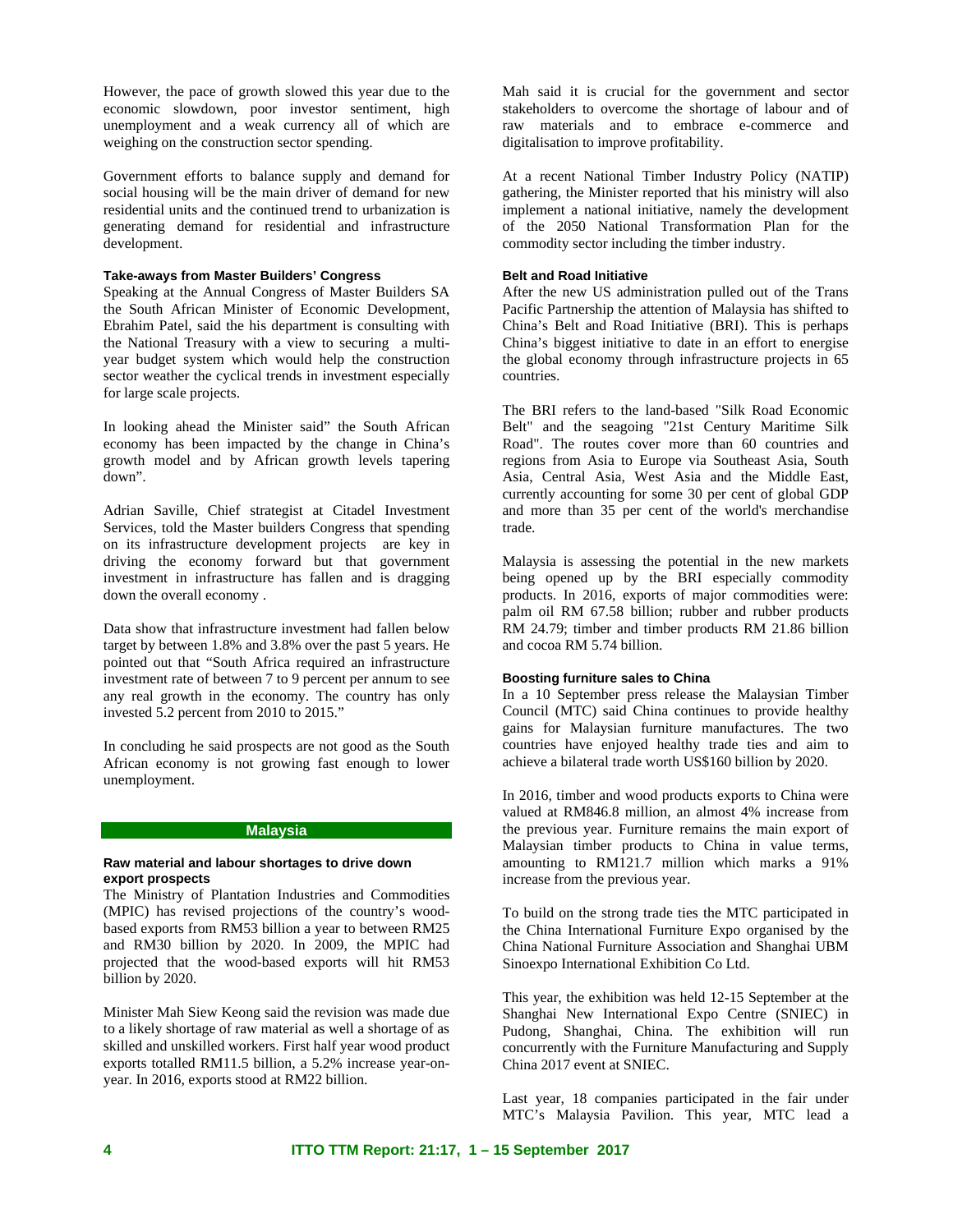delegation of 20 companies to showcase their best selling products under the Council's Malaysia Pavilion.

For more see:

http://mtc.com.my/images/media/508/201707\_Furniture\_China\_ 2017\_-\_Pre\_release\_ENG.pdf

### **Agarwood entrepreneurs promote wide range of products**

The Malaysian Timber Industry Board (MTIB) organised the inaugural Malaysia Agarwood Fair to further develop the Karas (Kekaras) and Agarwood industry in Malaysia. The exhibition was held in Kuala Lumpur. This three-day exhibition gathered Malaysian Agarwood entrepreneurs and promoted their products to the public. It was also a platform for local entrepreneurs to exchange ideas and experience of agarwood.

Kekaras is a gaharu-producing tree from the Aquilaria species. There are 22 Aquilaria species worldwide, out of which five are found in Malaysia namely; Aquilaria malacenssis, beccariana, hirta, rostrata and microcarpa. Locally known as gaharu, Agarwood is now considered an important non-timber forest product. It has been used for hundreds of years for medicine and as basic material to produce perfumes. Today, Agarwood is traded in more than 18 countries and demand has risen significantly over the past 30 years.

### **August plywood prices**

Plywood traders based in Sarawak reported the following export prices:

| FB (11.5 mm)            | <b>US\$ 600 FOB</b>     |
|-------------------------|-------------------------|
| $CP(3' \times 6')$      | <b>US\$ 500 C&amp;F</b> |
| <b>UCP</b>              | <b>US\$ 570 C&amp;F</b> |
| Standard 4x8 panels     |                         |
| Middle East (12mm)      | <b>US\$ 400 FOB</b>     |
| S. Korea (9mm and up)   | <b>US\$ 420-425 FOB</b> |
| Taiwan P.o.C (9mm & up) | <b>US\$ 420 FOB</b>     |
| Hong Kong               | <b>US\$ 4305 FOB</b>    |

## **Indonesia**

#### **SFM information system to be launched**

Indonesia's Ministry of Environment and Forestry has launched a Sustainable Forest Management Information System (SIPHPL). The system is intended to improve transparency and accountability in the timber supply chain.

The Minister of Forestry, Siti Nurbaya, said she expects the system will reconcile data on the timber supply chain. Later this system will be combined with the existing Timber Product Administration Information System (SIPUHH), Non-Tax State Revenue Information System (SI PNBP), Information System of Online Wood Industry Raw Material Fulfillment Plan (SIRPBBI), Electronic Monitoring and Evaluation (E-Monev), and Legality Information System Wood (SILK).

Eventually all logs will have a barcode to facilitate tracking, revenue collection and elimination of illegal timber.

In related news the Indonesian Forest Entrepreneurs Association (APHI) believes that adopting digital information systems in forestry will encourage better management. APHI Chairman, Indroyono Soesilo, says a sustainable forest management information system will stimulate more efficient forest management which in turn could enhance the performance of business sector.

# **Calls for review of timber permit system**

Regulatory problems are still an obstacle in the development of furniture and handicraft industry in Indonesia. Of particular concern is the timber utilisation permit system which is difficult for small industries to comply with.

Chairman of the Indonesian Furniture and Handicraft Industry Sssociation (HIMKI) in Slema, Raya Rian Hermanan, is asking policy makers to review the permit system as this is a considerable constraint for businesses.

#### **Furniture exporters face tough competition in international markets**

The President/Director of PT Integra Indocabinet, Halim Rusli, has said, while it is now easier to secure verified legal raw materials, the Indonesian furniture industry is no more competitive than other Asian countries in the main international markets.

In addition, said Halim, only a handful on Indonesian companies are serious exporters shipping a mere 50-60 containers per month to the US market. This is because most companies are constrained by government regulations related to timber legality verification system (SVLK).

According to Halim, competition in the US furniture market is fierce with China accounting for around 50% of US imports and Vietnam also capturing a large slice of the market.

This is unfortunate, said Halim, as Indonesia has the raw materials and human resources for a vibrant furniture export sector.

According to Gati Wibawaningsih, Director General, Small and Medium Industry Sector in the Ministry of Industry, the government plans to help small and medium industries, especially those in the furniture sector to market their products online.

She said, data is showing that online sales are outpacing conventional marketing options. It appears that growth of conventionally marketed furniture has been growing by about 1% per year while online market growth is around 5%. The government plans to work with the private sector and provide training on on-line selling techniques.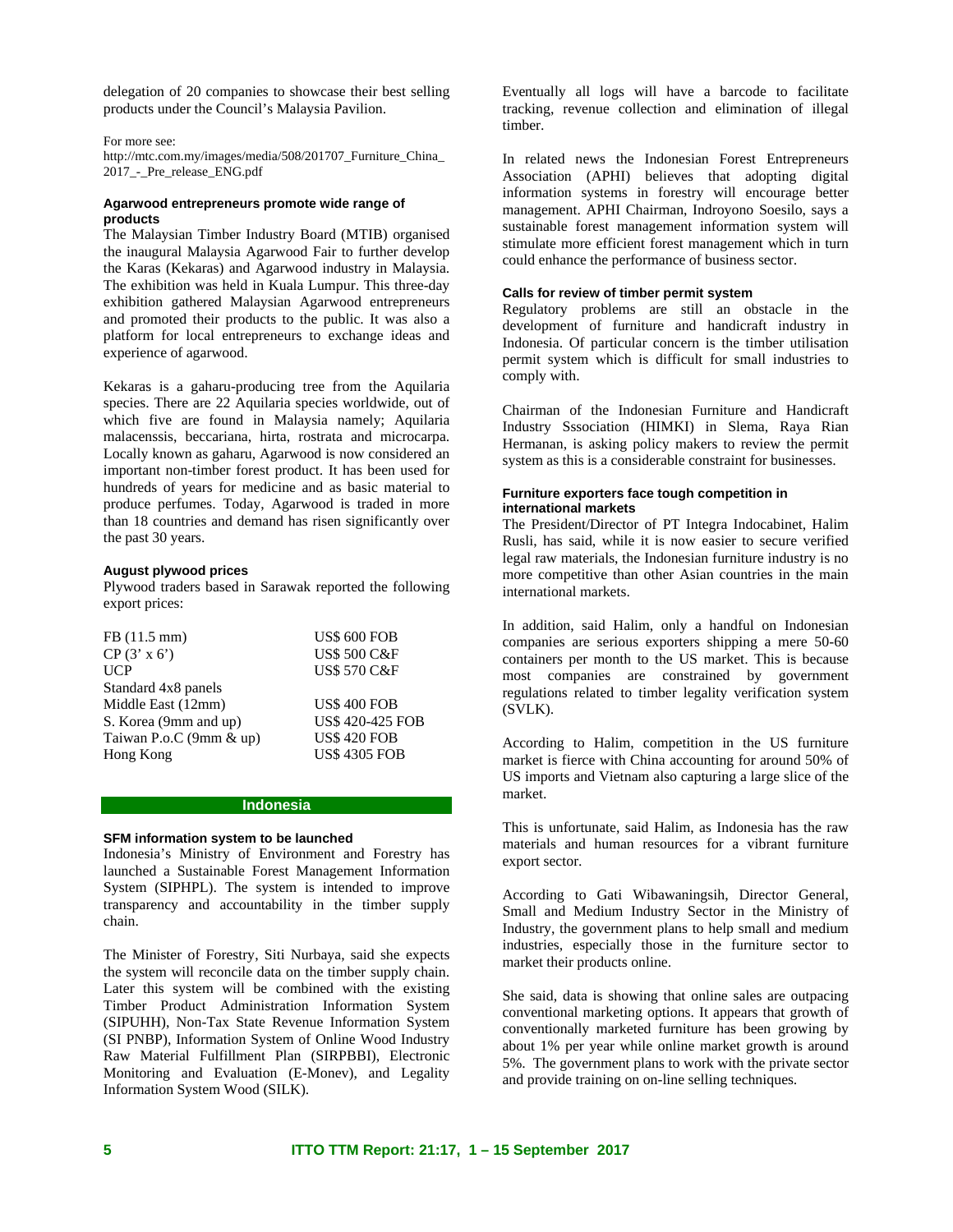

#### **Myanmar**

### **New teak plantation investment approved**

According to a press release from the Myanmar Investment Commission a permit has been issued to UKbased Global Agricultural Joint Venture Co Ltd. for the establishment of teak plantations.

The investment is said to amount to USS115 million. The area allocated for plantation development is in the vicinity of Bago Yoma, a range of low mountains and uplands between the Irrawaddy and the Sittaung River in central Myanmar.

Commercial logging of the natural forest was suspended in this area for ten years starting from 2016-17. This investment is said to be in line with the policy of government to ensure adequate forest resources and expanded forest cover.

#### **Joint venture reveals tax payments**

The Myanmar Forest Joint Venture Corporation, the only operational joint venture in the forestry sector, held its Annual General meeting recently where it announced gross profit of 3,515 million Kyats (around US\$2.6 million).

The Forest JV Corp. stated it paid around US\$13 million in corporate tax, commercial tax and other taxes to the state over the past 23 years. The government holds a 55% share in this joint venture.

## **Infrastructure developments to open inland trade**

Myanmar transport authorities are ready to pilot the shipping of containers from Thilawa Port Myanmar International Terminals, a deep river port 25 kilometres south of Yangon in Myanmar to Simikhone Port.

The Simikhone Ayeyarwaddy harbour is under construction in the Myothar Industrial City close to Mandalay.

The test shipment will be overseen jointly by the Inland Water Transport Authority and SA Marine Co.

In related news, India and Myanmar recently concluded an agreement to strengthen maritime security cooperation under a 'White Shipping Agreement', an information protocol that provides for the exchange information on shipping in oceanic territories.

#### **August teak tender prices**

| Grade  | H.tons | Average<br>US\$/H.ton |
|--------|--------|-----------------------|
| $SG-1$ | 3.0    | 6,150                 |
| $SG-2$ | 25.5   | 4,370                 |
| $SG-4$ | 67.9   | 3,600                 |
| $SG-5$ | 80.5   | 2,720                 |
| $SG-6$ | 58.2   | 2,475                 |
| $SG-7$ | 276.6  | 1,845                 |

NB, the prices above reflect log grade and the region they are sourced .This accounts for SG-6 logs being priced higher than SG-5 logs at this auction.

# **India**

#### **Housing starts crash in first half of year**

Property consultant firm Knight Frank has reported that housing starts in India's eight largest cities fell over 40% in the first half of 2017, the biggest drop in the last seven years. The weak market sentiment was, said the consultants, due to the lingering effects of demonetization and the problems builders are having dealing with new regulations.

The worst affected cities were the National Capital Region (NCR) and Ahmadabad which saw a drop of over 70% in starts compared to a year earlier. On the bright side, the Knight Frank report says affordable housing contributed around 71% of the total launches in the first half of this year up from a share of 52% in the first half of last year.

In related news Knight Frank has reported that India is amongst the top 10 price appreciating housing markets.

#### For more details see:

http://www.knightfrank.co.in/news/india-among-top-10-priceappreciating-housing-markets-knight-frank-global-house-priceindex-q2-2017-011952.aspx and

http://www.livemint.com/Companies/LqbH0BigmF7B4ekXhyY TDP/Home-launches-in-JanuaryJune-fall-41-in-biggest-declinein.html

### **Huge volume of illegal red sander logs seized**

Red sander logs valued at Rs160 million were seized by officials of the Directorate of Revenue Intelligence (DRI). The logs were en-route from Chennai Port to Port Klang, Malaysia.

A press release from the DRI said the goods had been declared as garments and floor mats.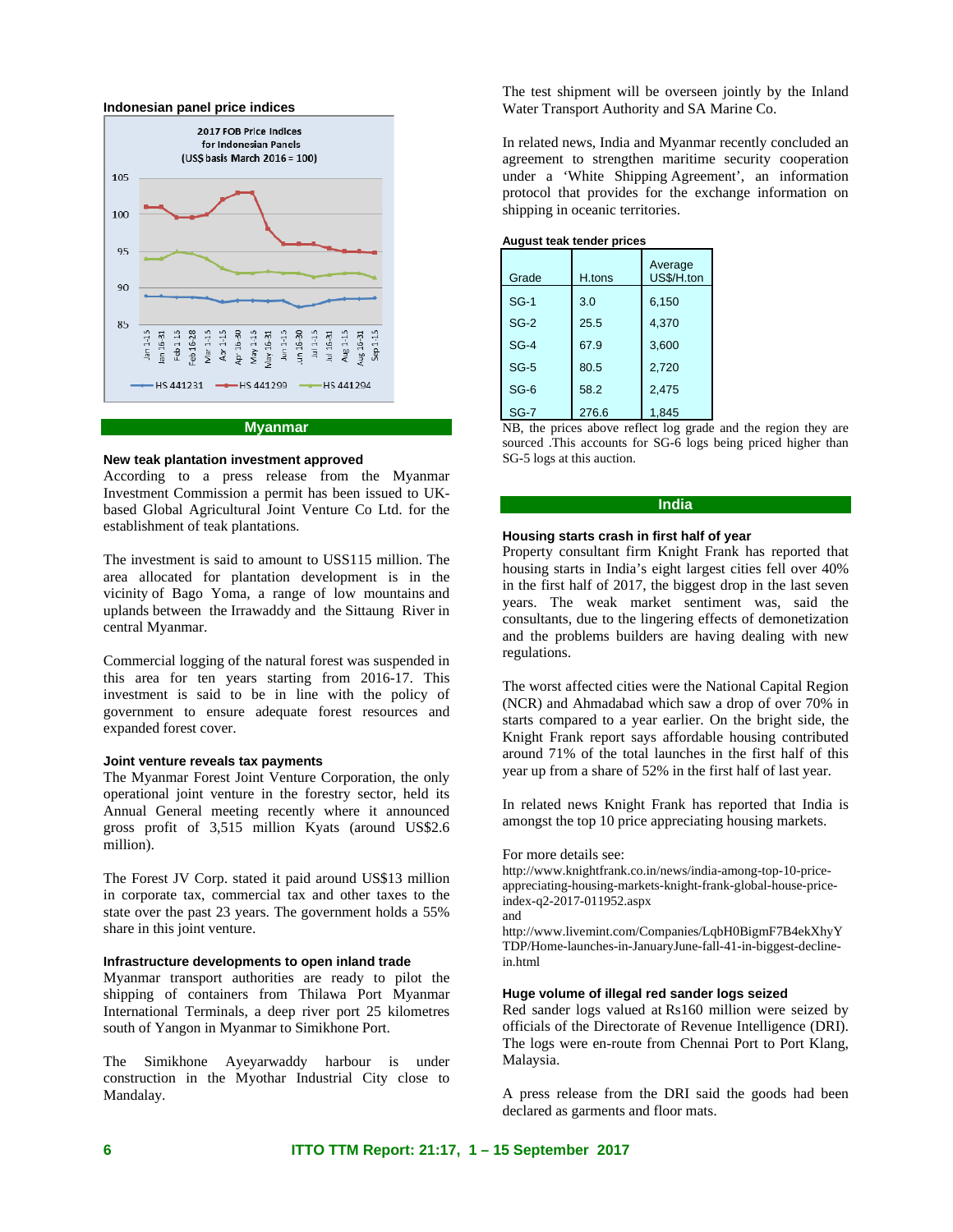The export of red sanders in any form is prohibited. Over the past 3 years the DRI in Chennai seized 176 metric tonnes of red sanders logs worth over Rs710 million.

### **Imported plantation teak**

Demand for imported plantation teak remains steady. But the burden on wholesalers of paying almost 24% in basic duty plus GST and surcharges on logs is stretching their cash flows to the limit. Pressure continues for a revision of the GST on wood and wood products.

|                          | US\$ per<br>cu.m C&F |
|--------------------------|----------------------|
| Angola logs              | 389-574              |
| <b>Belize logs</b>       | 350-400              |
| Benin logs               | 290-714              |
| Benin sawn               | 530-872              |
| <b>Brazil logs</b>       | 344-540              |
| <b>Brazil squares</b>    | 333-556              |
| Cameroon logs            | 405-616              |
| Colombia logs            | 478-743              |
| Congo D. R. logs         | 450-761              |
| Costa Rica logs          | 357-780              |
| Côte d'Ivoire logs       | 289-756              |
| Ecuador squares          | 333-454              |
| El-Salvador logs         | 320-732              |
| Ghana logs               | 294-452              |
| Guatemala logs           | 324-646              |
| Guyana logs              | 300-450              |
| Kenya logs               | 515-876              |
| Laos logs                | 300-605              |
| Liberia logs             | 265-460              |
| Malaysian logs           | 225-516              |
| Mexican logs             | 295-808              |
| Nicaragua logs           | 402-505              |
| Nigeria squares          | 434-517              |
| Panama logs              | 335-475              |
| <b>PNG logs</b>          | 443-575              |
| Sudan logs               | 358-556              |
| Tanzania teak, sawn      | 307-613              |
| <b>Thailand logs</b>     | 511-700              |
| Togo logs                | 334-590              |
| Trinidad and Tobago logs | 603-753              |
| Uganda logs              | 411-623              |
| Uganda Teak sawn         | 680-900              |

#### **Locally sawn hardwood prices**

Exmill prices for hardwoods are unchanged but are subject to an 18% GST.

| Sawnwood           | Rs per cu.ft. |
|--------------------|---------------|
| Ex-mill            |               |
| Merhau             | 3200-3500     |
| <b>Balau</b>       | 2000-2100     |
| Resak              | 1350-1550     |
| Kapur              | 1750-1850     |
| Kempas             | 1250-1400     |
| <b>Red Meranti</b> | 1100-1200     |
|                    |               |
| Radiata pine AD    | 600-700       |
| Whitewood          | 650-750       |

Price range depends mainly on length and cross-section of sawn pieces

### **Myanmar teak prices**

There were no changes in prices over the past two weeks and the availability of sawn Myanmar teak is reported as satisfactory. However, sales have been affected by the high GST rates.

| Sawnwood (Ex-yard)                  | Rs. per cu.ft |
|-------------------------------------|---------------|
| Myanmar Teak (AD)                   |               |
| Export Grade F.E.Q.                 | 9000-16000    |
| Teak A grade                        | 7500-8500     |
| Teak B grade                        | 5250-5750     |
| <b>Plantation Teak FAS</b><br>arade | 4000-4500     |

#### **Prices for imported sawnwood**

Prices for imported sawnwood (KD 12%) remain unchanged.

| Sawnwood, (Ex-<br>warehouse) (KD) | Rs per cu.ft. |
|-----------------------------------|---------------|
| <b>Beech</b>                      | 1350-1450     |
| Sycamore                          | 1500-1650     |
| Red Oak                           | 1600-1750     |
| <b>White Oak</b>                  | 2200-2250     |
| <b>American Walnut</b>            | 4250-4500     |
| Hemlock clear<br>grade            | 1200-1400     |
| Hemlock AB grade                  | 1200-1250     |
| Western Red<br>Cedar              | 1850-2000     |
| Douglas Fir                       | 1550-1750     |

Price range depends mainly on length and cross section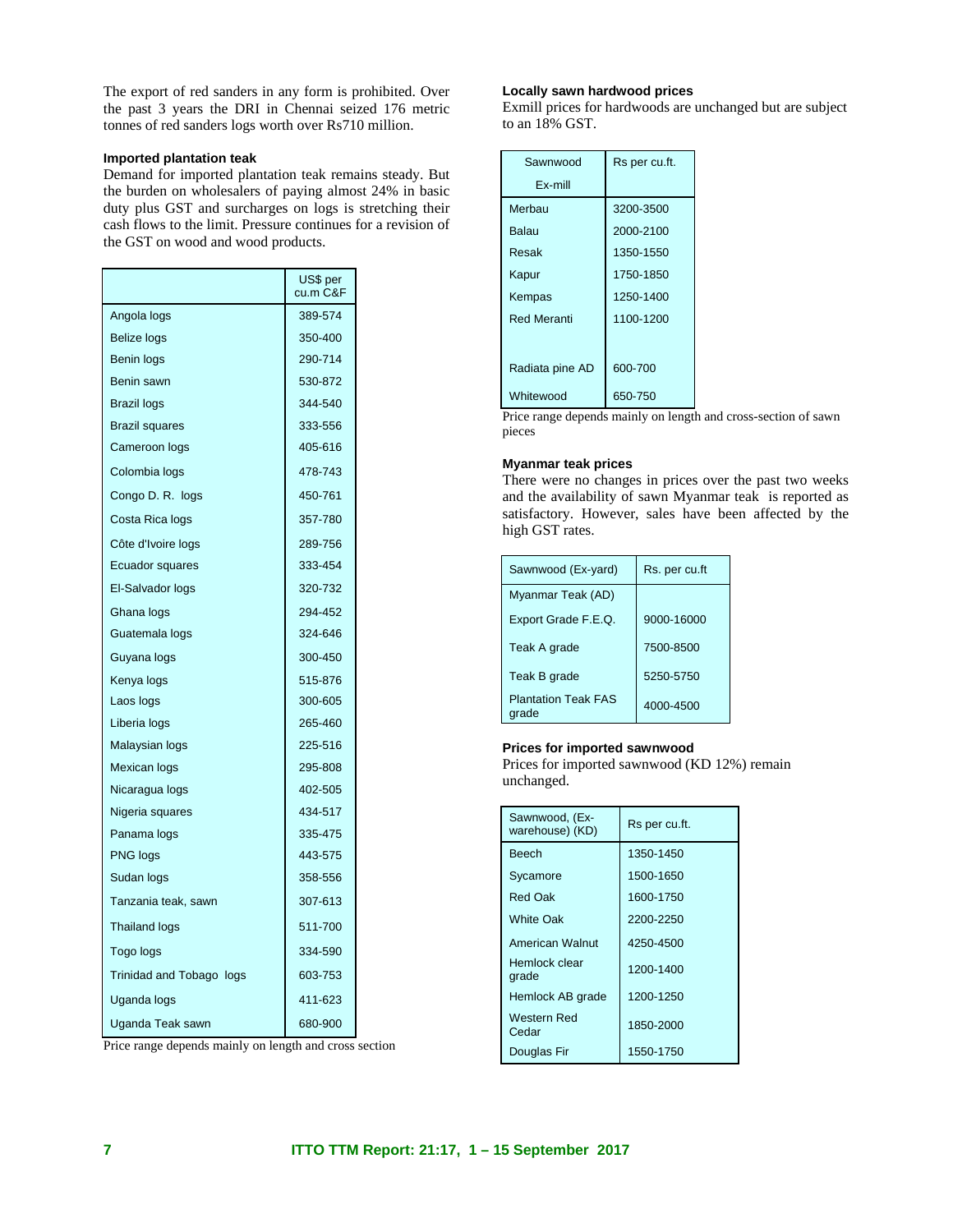#### **Plywood prices**

Until the outcome of negotiations on the GST rates for panels prices remain unchanged.

### **Prices for WBP marine grade manufactured by domestic mills**

| Plywood<br>Ex-warehouse | Rs. per sq.ft |
|-------------------------|---------------|
| 4 <sub>mm</sub>         | 52            |
| 6 <sub>mm</sub>         | 69            |
| 9 <sub>mm</sub>         | 87            |
| 12mm                    | 107           |
| 15mm                    | 143           |
| 18 <sub>mm</sub>        | 150           |

**Domestic ex-warehouse prices for locally manufactured MR plywood** 

|                     | Rs. per sq.ft |          |
|---------------------|---------------|----------|
|                     | Rubberwood    | Hardwood |
| 4 <sub>mm</sub>     | 25.5          | 38       |
| 6 <sub>mm</sub>     | 38.5          | 49       |
| 9 <sub>mm</sub>     | 49            | 59       |
| 12mm                | 59            | 71       |
| 15mm                | 72            | 86       |
| 19 <sub>mm</sub>    | 82            | 97       |
|                     |               |          |
| 5mm Flexible<br>ply | 51            |          |

### **Brazil**

#### **Furniture export set to grow**

After the market instability of 2016 the performance of the Brazilian furniture industry has started to improve.

Between January to March this year furniture exports totalled U\$141 million, an 8% increase compared to the same period in 2016.

According to IEMI (IEMI - Inteligência de Mercado) analysis of data from the Ministry of Development, Industry and Foreign Trade (MDIC), around 26% of exports went to the US followed by 12% to the UK and 10% to Argentina.

Expectations for further expansion of exports in the second half of 2017 are high even though the pace of export growth appears to be slowing.

The industry cites rising costs as a major hurdle to be overcome. IEMI expects a rise of 4.5% in furniture exports in dollars for 2017.

The range of styles and quality of Brazilian furniture industry has widened in recent years which is giving a boost to exports according to the Brazilian Foreign Trade Association (Associação de Comércio Exterior do Brasil - AEB).

### **Economic importance of the planted forest industry**

According to the Brazilian Tree Industry (IBA) 2017 report launched recently, in 2016 the Brazilian planted forest sector experienced a crisis stemming from the severe weakening of the national economy and forestry sector growth fell 3.3% compared to a year earlier.

Although this 3.3% decline was significant it was lower than seen in the overall economy (-3.6%), in the industry in general (-3.8%) and in agriculture (-6.6%). In 2016 the Brazilian planted forest sector contributed 1.1% to total GDP and 6.2% of the industry sector contribution to GDP.

The Brazilian planted forest sector was responsible for generating R\$11.4 billion in federal, state, and municipal taxes throughout 2016, which corresponds to 0.9% of all taxes collected in the country. However, this was 5% down year on year due mostly to the drop in domestic sales of paper, wooden panels and solid wood products.

In 2016, export revenue from the Brazilian planted forest industry reached US\$8.9 billion, a 1.1% decrease compared to 2015. A drop in export prices for these products was the main reason for the fall in revenue. In terms of volume there was a 14% increase compared to the previous year.

#### **Research group promotes forestry for local communities**

The Mamirauá Institute (MI), which maintains a research group on forest ecology, is monitoring forest recovery in the Amazonas State, northern Brazil. This is being done to assess the sustainability of current timber management regimes as forestry is an alternative income source for several Amazonian communities.

The work of the institute has been recognised and certified by the Bank of Brazil (BB) Foundation (Fundação Banco do Brasil) and through certification the MI initiatives has become part of the Social Technology of BB Foundation serving as an example to be replicated in other areas.

The Mamirauá Institute's Community Forest Management Programme is funded by the Amazon Fund, managed by the National Development Bank (BNDES).

The Bank of Brazil Foundation´s award counts on support from UNESCO in Brazil, the Latin American Development Bank (CAF), the World Bank, the Food and Agriculture Organization of the United Nations (FAO) and the United Nations Development Program (PNUD).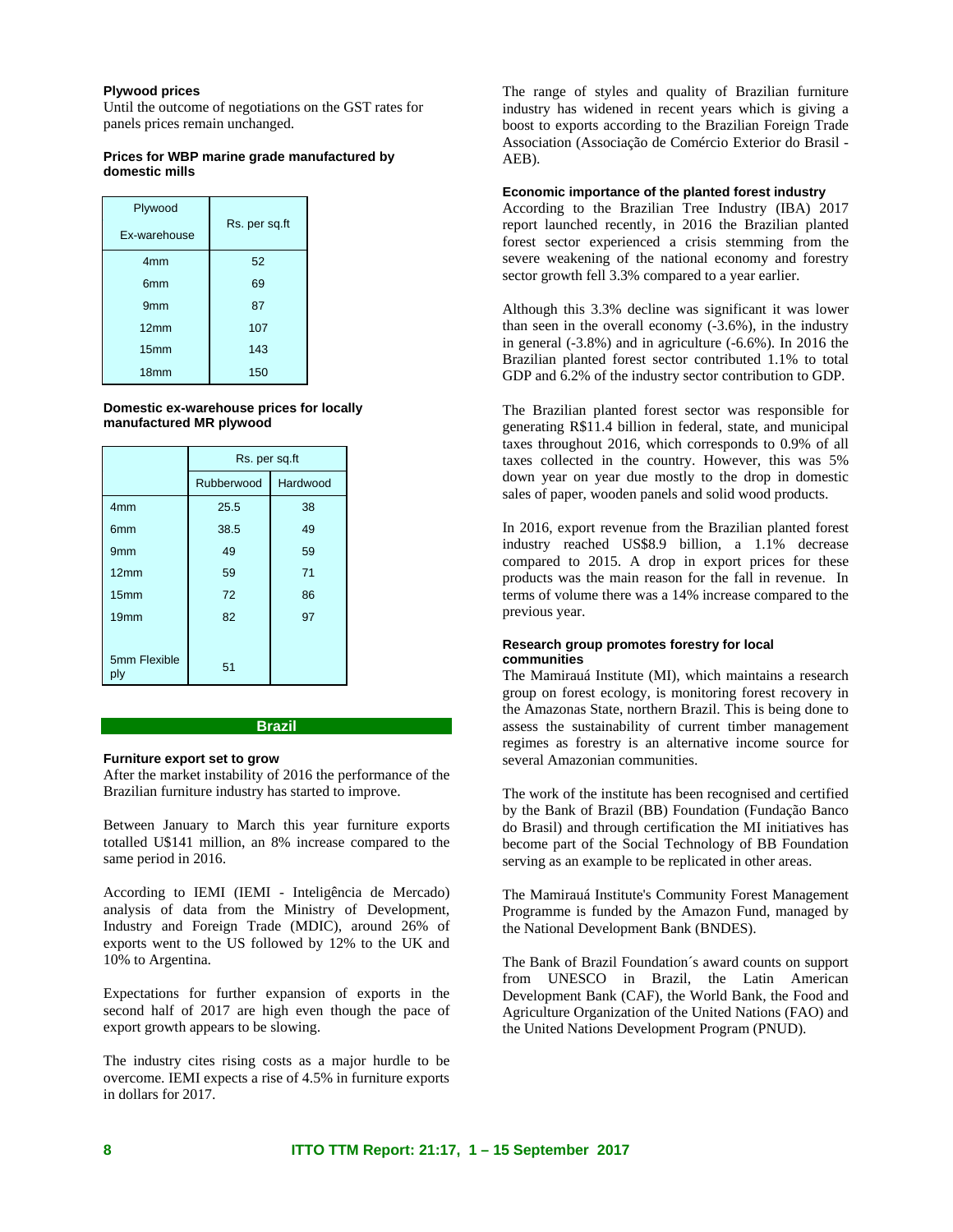#### **Domestic Log Prices**

| Brazilian logs, mill yard, domestic | US\$ per $m3$ |  |  |
|-------------------------------------|---------------|--|--|
| lpê                                 | $214+$        |  |  |
| Jatoba                              | $119 +$       |  |  |
| Massaranduba                        | $119 +$       |  |  |
| Miiracatiara                        | $122 +$       |  |  |
| Angelim Vermelho                    | $116 +$       |  |  |
| Mixed redwood and white woods       | $101 +$       |  |  |
| Source: STCP Data Bank              |               |  |  |

#### **Domestic Sawnwood Prices**

| Brazil sawnwood, domestic (Green ex-mill) | US\$ per $m3$    |  |
|-------------------------------------------|------------------|--|
| lpé                                       | $948 +$          |  |
| Jatoba                                    | 4764             |  |
| Massaranduba                              | 443 <sup>+</sup> |  |
| Muiracatiara                              | 4414             |  |
| Angelim Vermelho                          | $395 +$          |  |
| Mixed red and white                       | $263 +$          |  |
|                                           |                  |  |
| Eucalyptus (AD)                           | $221 +$          |  |
| Pine (AD)                                 | $181 +$          |  |
| Pine (KD)                                 | 177 <sup>4</sup> |  |
| n                                         |                  |  |

Source: STCP Data Bank

#### **Domestic Plywood Prices (excl. taxes)**

| Parica   | US\$ per $m^3$  |
|----------|-----------------|
| 4mm WBP  | $603 +$         |
| 10mm WBP | $471 \text{ }$  |
| 15mm WBP | $420 +$         |
| 4mm MR   | $503 +$         |
| 10mm MR  | $375+$          |
| 15mm MR  | $347 \text{ +}$ |

Prices do not include taxes. Source: STCP Data Bank

# **Prices For Other Panel Products**

| Domestic ex-mill Prices | $US$$ per m <sup>3</sup> |
|-------------------------|--------------------------|
| 15mm MDParticleboard    | $262 +$                  |
| 15mm MDF                | $318+$                   |

Source: STCP Data Bank

#### **Export Sawnwood Prices**

| Sawnwood, Belem/Paranagua Ports, FOB | US\$ per $m^3$ |
|--------------------------------------|----------------|
| lpe<br>Jatoba                        | 1429           |
|                                      | 920            |
| Massaranduba                         | 771            |
| Muiracatiara                         | 737            |
| Pine (KD)                            | 188            |

*FOB Belém/PA; Paranaguá/PR; Navegantes/SC and Itajaí/SC Ports. High quality wood (no cracks / without knots) / Measuring 2,50 m in length; 15 cm wide; and 30 mm thick.*  Source: STCP Data Bank

#### **Export Plywood Prices**

| Pine Plywood EU market, FOB | US\$ per $m^3$ |
|-----------------------------|----------------|
| 9mm C/CC (WBP)              | 287            |
| 12mm C/CC (WBP)             | 267            |
| 15mm C/CC (WBP)             | 251            |
| 18mm C/CC (WBP)             | 253            |

Source: STCP Data Bank

#### **Export Prices For Added Value Products**

| FOB Belem/Paranagua Ports |               | US\$ per $m^3$ |
|---------------------------|---------------|----------------|
| Decking Boards            | lpê<br>Jatoba | 2.598<br>1.467 |
|                           |               |                |

Source: STCP Data Bank

#### **Peru**

#### **Two companies lead furniture imports**

The combined furniture imports of two retailers, Peruvian Homecenters (Promart) and Sodimac accounted for 51% of the total US\$30 million furniture imports into Peru in the first half of this year.

Imports by Promart, the brand used by Peruvian Homecenters stores, grew 24% compared to the first half of 2016, while first half imports by Sodimac grew 68.4% compared to 2016. Other main importers of furniture were Saga Falabella and Tottus Hypermarkets.

Brazil was the main supplier of furniture to Peru in the first half of 2017 at US\$ 20.2 million followed by China (US\$3.3 million), the United States (US\$1 million) and Malaysia (US1 million).

#### **Promotion of conservation of Amazon forests**

Under the National Forest Conservation Programme for the Mitigation of Climate Change (Forest Program) the regional government of Loreto and the Ministry of the Environment (Minam) are joining forces to promote the conservation of some 350,000 hectares of forests.

The Minam Forest Program provides economic incentives to native communities for the development of productive activities, strengthening surveillance of the forest and improving communal management. The aim is to have within two years approximately 350,000 hectares under a forest conservation plan.

However, despite the best efforts of the authorities, according to the National Forestry and Wildlife Service (Serfor) in 2016 at total of 164,662 hectares of Amazon rainforest were lost, an increase of 5.2% over 2015. The Departments with the greatest loss of forest cover compared to 2015 were Junín, Loreto, Cusco, Cajamarca, Puno, Ayacucho, Huancavelica, Piura, Amazonas and Pasco.

The monitoring carried out in 15 Amazonian departments shows that in Loreto (northern area), Ucayali (Curimana), Madre de Dios (Río Tambopata) and Junín (Anapati River) forest losses have been recorded due to natural events that occurred during the last three years, apparently from wind and floods but the authorities say this requires more detailed analysis.

During the period 2001 to 2016 there was a loss of 1,974,209 hectares of Amazon rainforest, with an annual average loss of 123,388 hectares.

Serfor Executive Director, John Leigh, said that with these data call for immediate preventive action against reforestation. He emphasised that Minam is also aware of the early warnings of an increase in loss of forest cover.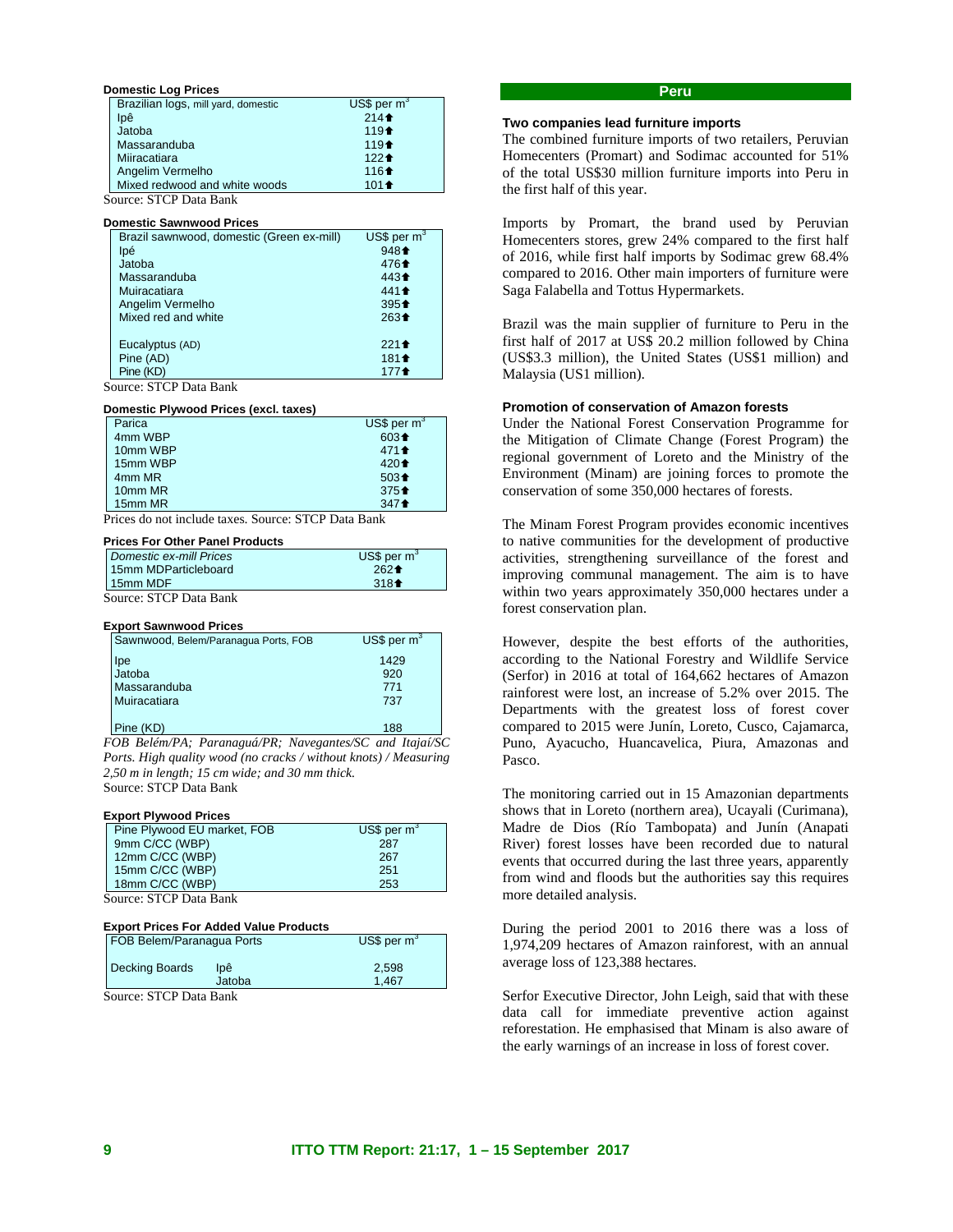#### **Forest Investment Plan to cut rate of deforestation**

In October 2013 Peru's Forestry Investment Plan was approved. This was created to contribute to the reduction of deforestation. The plan is supervised by the Ministry of the Environment (Minam).

Three projects formulated with the support of the Inter-American Development Bank (IDB), have been authorised for execution beginning in 2018. A fourth project is currently being formulated with the assistance of the World Bank (WB) for review in late 2018.

Peru is one of the first eight countries to benefit from the Forest Investment Program (FIP), an initiative of the Climate Investment Funds (CIF) established by agreement by member countries of the United Nations Framework Convention on Climate Change in 2008.

The main objective of the FIP is to promote and facilitate measures to promote transformational changes in public policies for the reduction of greenhouse gas (GHG) emissions in developing countries.

**Export Sawnwood Prices** 

|                                                                    | US\$ per m3        |
|--------------------------------------------------------------------|--------------------|
| Peru Sawnwood, FOB Callao Port                                     |                    |
| Mahogany S&B KD 16%, 1-2"<br>random lengths (US market)            | 1570-1655          |
| Spanish Cedar KD select<br>North American market<br>Mexican market | 958-977<br>946-965 |
| Pumaquiro 25-50mm AD<br>Mexican market                             | 545-598            |

| Peru Sawnwood, FOB Callao Port (cont.)                                                    | US\$ per m3                                                                                  |
|-------------------------------------------------------------------------------------------|----------------------------------------------------------------------------------------------|
| Virola 1-2" thick, length 6'-12' KD<br>Grade 1. Mexican market<br>Grade 2. Mexican market | $523 - 599$ <sup><math>\triangleq</math></sup><br>461-482 <sup><math>\triangleq</math></sup> |
| Cumaru 4" thick, 6'-11' length KD<br>Central American market<br>Asian market              | 887-933<br>934-981                                                                           |
| Ishpingo (oak) 2" thick, 6'-8' length<br>Spanish market<br>Dominican Republic             | 509-549<br>645-672                                                                           |
| Marupa 1", 6-13 length KD<br>Asian market                                                 | 493-562                                                                                      |

#### **Domestic Sawnwood Prices**

| Peru sawnwood, domestic | US\$ per $m^3$ |
|-------------------------|----------------|
| Mahogany                |                |
| Virola                  | 241-259        |
| Spanish Cedar           | 332-374        |
| Marupa (simarouba)      | 191-204        |
|                         |                |

# **Export Veneer Prices**

| Veneer FOB Callao port | US\$ per $m^3$ |
|------------------------|----------------|
| Lupuna 3/Btr 2.5mm     | 221-249        |
| Lupuna 2/Btr 4.2mm     | 234-266        |
| Lupuna 3/Btr 1.5mm     | 219-228        |

#### **Export Plywood Prices**

| Peru plywood, FOB Callao (Mexican Market) | US\$ per $m3$ |  |
|-------------------------------------------|---------------|--|
| Copaiba, 2 faces sanded, B/C, 8mm         | 342-371       |  |
| Virola, 2 faces sanded, B/C, 5.2mm        | 466-489       |  |
| Cedar fissilis, 2 faces sanded.5.5mm      | 759-770       |  |
| Lupuna, treated, 2 faces sanded, 5.2mm    | 389-412       |  |
| Lupuna plywood                            |               |  |
| $B/C$ 15mm                                | 449-495       |  |
| B/C 9mm                                   | 379-399       |  |
| <b>B/C 12mm</b>                           | 350-360       |  |
| $C/C$ 4mm                                 | 389-425       |  |
| Lupuna plywood B/C 4mm Central Am.        | 466-487       |  |

#### **Domestic Plywood Prices (excl. taxes)**

| Iquitos mills                | US\$ per m3 |
|------------------------------|-------------|
| 122 x 244 x 4mm              | 508         |
| 122 x 244 x 6mm              | 513         |
| $122 \times 244 \times 8$ mm | 522         |
| 122 x 244 x 12mm             | 523         |
| Pucallpa mills               |             |
| 122 x 244 x 4mm              | 503         |
| $122 \times 244 \times 6$ mm | 511         |
| 122 x 244 x 8mm              | 513         |
|                              |             |

#### **Domestic Prices for Other Panel Products**

| Peru. Domestic Particleboard | US\$ per $m^3$ |
|------------------------------|----------------|
| 1.83m x $2.44m x 4mm$        | 282            |
| 1.83m x $2.44m$ x 6mm        | 230            |
| 1.83m x 2.44m x 12mm         | 204            |
|                              |                |

# **Export Prices for Added Value Products**

| Peru, FOB strips for parquet                  |                         | US\$ per $m3$ |
|-----------------------------------------------|-------------------------|---------------|
| Cabreuva/estoraque KD12% S4S, Asian<br>market |                         | 1296-1380     |
| Cumaru KD, S4S                                | Swedish market          | 962-1095      |
|                                               | Asian market            | 1058-1098     |
| Cumaru decking, AD, S4S E4S, US market        |                         | 1188-1222     |
| Pumaquiro KD Gr. 1, C&B, Mexican market       |                         | 479-554       |
| Quinilla KD, S4S 2x10x62cm, Asian market      |                         | 493-519       |
|                                               | 2x13x75cm, Asian market | 732-815       |

### **Japan**

#### **Geopolitical risks undermine sentiment**

Cabinet Office data shows that consumer sentiment weakened in August with the consumer confidence index falling to 43.3 from 43.8 in July. All four components of the indicator declined from July.

The overall livelihood indicator fell, likewise, consumer views on income growth deteriorated in August and the indicator for employment also declined. Of particular interest to the furniture sector was the decline in consumers' willingness to buy durable goods.

In contrast, Japan's manufacturing PMI in August rose slightly but was below analyst's expectations. The improvement in manufacturing was mainly attributed to an improvement in both domestic and international demand. However, while a recovery in global demand is helping Japan's economy the risk of conflict in North Korea is impacting business sentiment.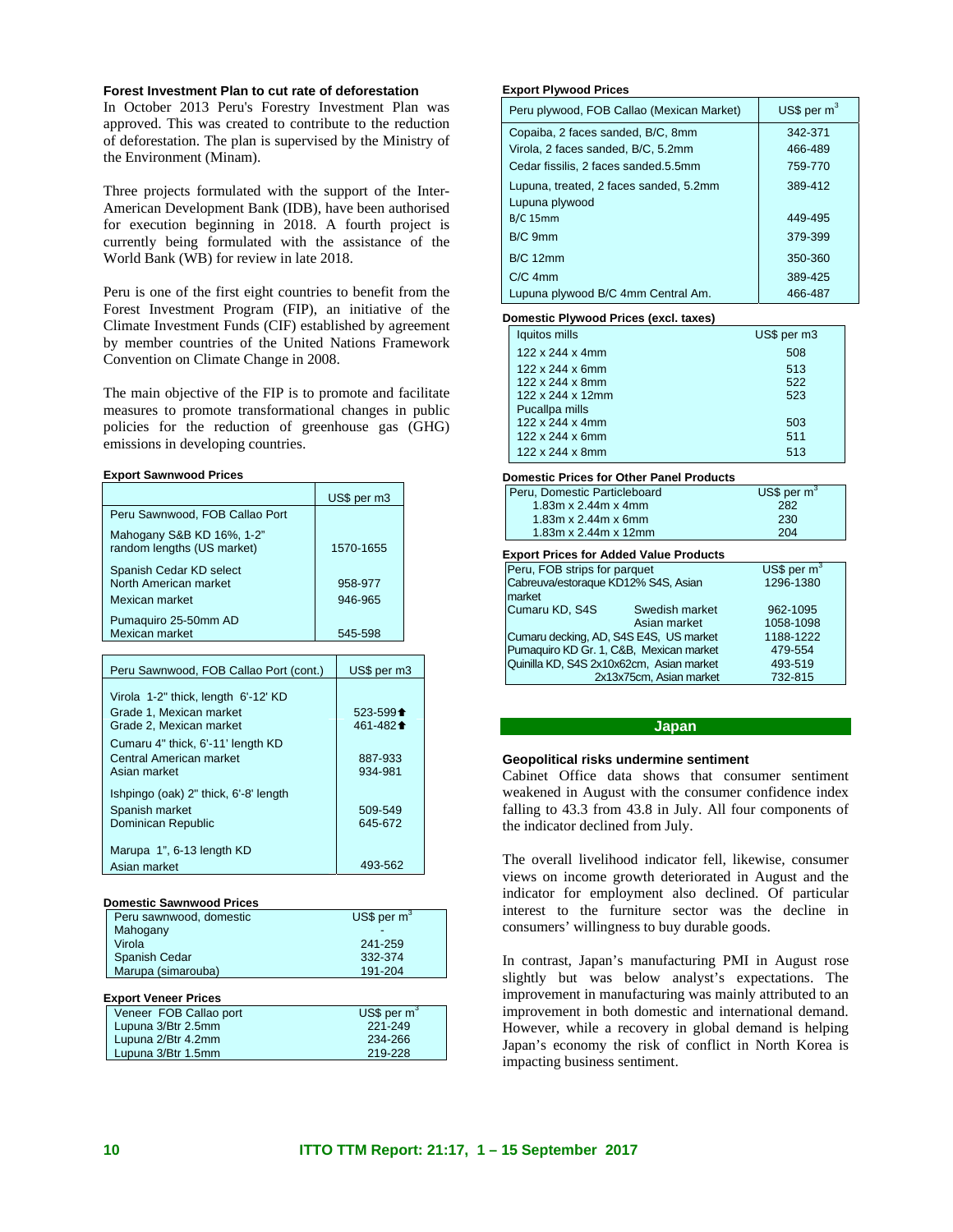

Data source: Cabinet Office, Japan

#### **Yen buffeted by storms and North Korea**

Early September was a turbulent month for the yen. The impact of hurricane Irma on the US/yen exchange rate was immediate. At one stage the yen was 107 to the dollar but the dollar quickly recovered.

As if violent storms were not enough, North Korea fired a missile over northern Japan and then conducted a massive nuclear bomb test but despite these events the yen remained in demand. But, there are some questioning how long the yen will retain its safe-haven status. If conflict in the region escalates there will be a major re-alignment of exchange rates.



**Re-tech, technology applied to home valuations** 

Selling a home in Japan can be a nightmare. Traditionally newly built homes in Japan depreciate at a startling rate, It is not uncommon for a new home to be valued at around half of the original cost within a few years.

Part of this problem is the reliability of valuations of secondhand homes. Valuing a home is most commonly done by appraisal companies and in many cases their assessment methods are specific to their own interests such that assessed values can be inconsistent or out of touch with market reality.

Home sellers in Japan now have an alternative means to get their home valued – Re-tech, short for real estate technology, which uses software to access huge amounts of data to forecast the current and future prices of secondhand homes.

Analysts in the housing sector say Re-tech technologies may be of help in addressing the problem of the 8 million or more vacant and unsaleable homes in Japan.



Data source: Ministry of Land, Infrastructure, Transport and Tourism

#### **Import round up**

### **Doors**

The value of Japan's July imports of wooden doors (HS 441820) was little changed from the previous month but was up 25% year on year.



Data source: Ministry of Finance, Japan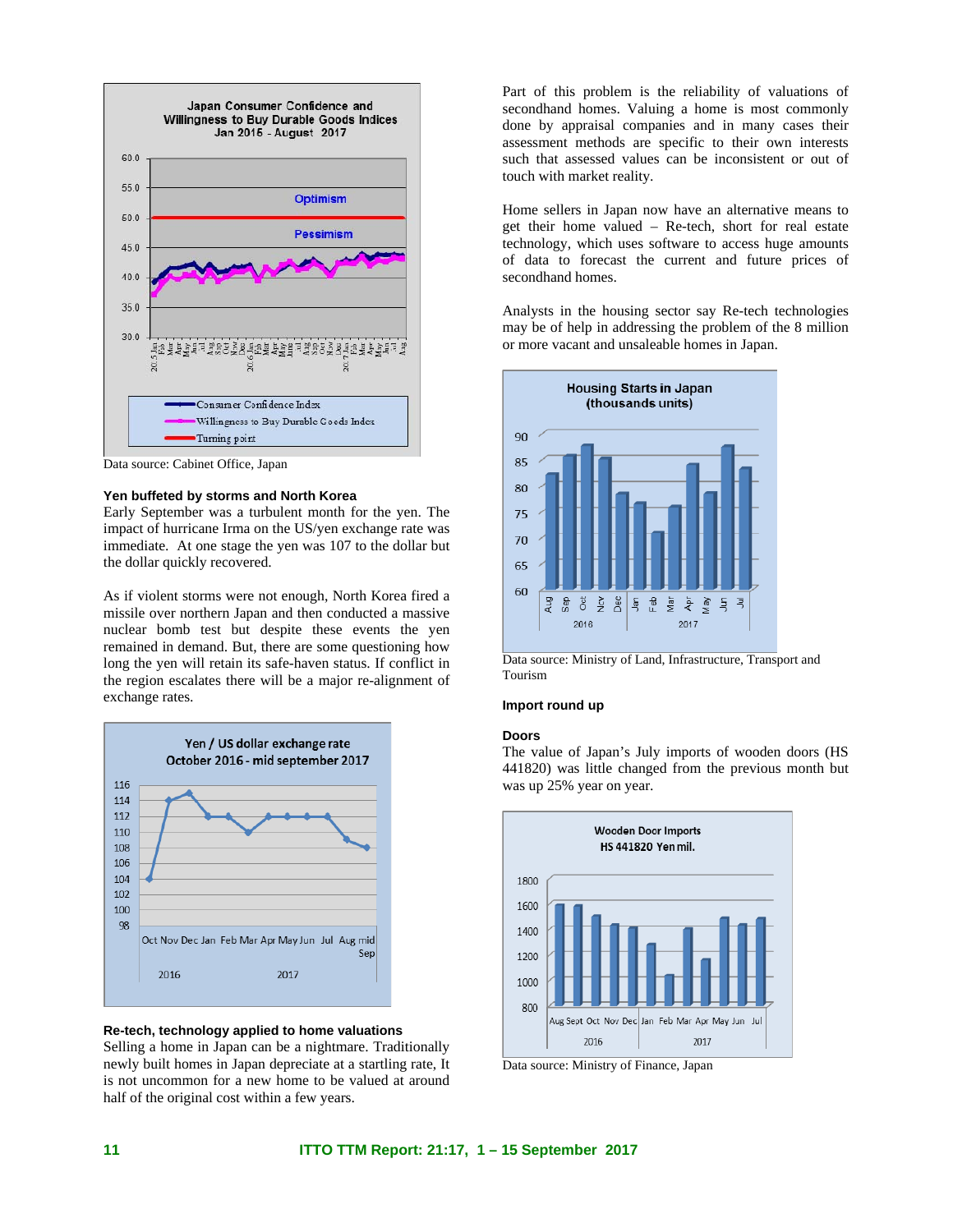The three main suppliers in July were China (60%) the Philippines (19.5%) and Malaysia (8%) just topping shipments from Indonesia.

These three have consistently topped the league of suppliers for the past 12 months. In contrast to the volatility in import values seen during the early part of the year over the past 3 months the level of monthly imports has stabilized.

### **Windows**

Japan's imports of wooden windows (HS 441810) in July were 3% down year on year but largely unchanged from a month earlier. Shippers in 3 countries dominated Japan's July wooden window imports, China (36%), the Philippines (24%) and the US (24%).

Over the past 3 months wooden window imports have gradually risen after the lows recorded at the beginning of the year. In the first 4 months of the year wooden window imports fell to the lowest level for the past 3 years.



Data source: Ministry of Finance, Japan

#### **Assembled flooring**

The volatility in imports of assembled wooden flooring (HS441871-79) observed in the year to-date continues. After rising in June the value of imports fell once more in July. However, the seesaw trend in imports has been a feature of deliveries for several years and as such does not indicate any particular underlying trend.

Year on year, Japan's July assembled flooring imports were up 7% but compared to the value of June imports they were down 21%. The main category of assembled flooring imports in July was HS 441875 accounting for just over 70% of all assembled flooring imports. HS 441873 imports and HS 441879 imports were much smaller (9% and 19% respectively). In each category China was the main supplier.



Data source: Ministry of Finance, Japan

#### **Plywood**

Some 88% of Japan's July plywood imports were recorded as HS 441231 with the balance being HS 441233 (4%) and HS 441234 (8%). Year on year, July imports were down 5% with July imports from China being unchanged from a year earlier, imports from malaysia rising 8% and imports from Indonesia dropping 24%.

In July Malaysia was the main supplier of plywood to Japan accounting for 56% of all imports followed by Indonesia (31%) with most of the balance coming from manufacturers in China.



Data source: Ministry of Finance, Japan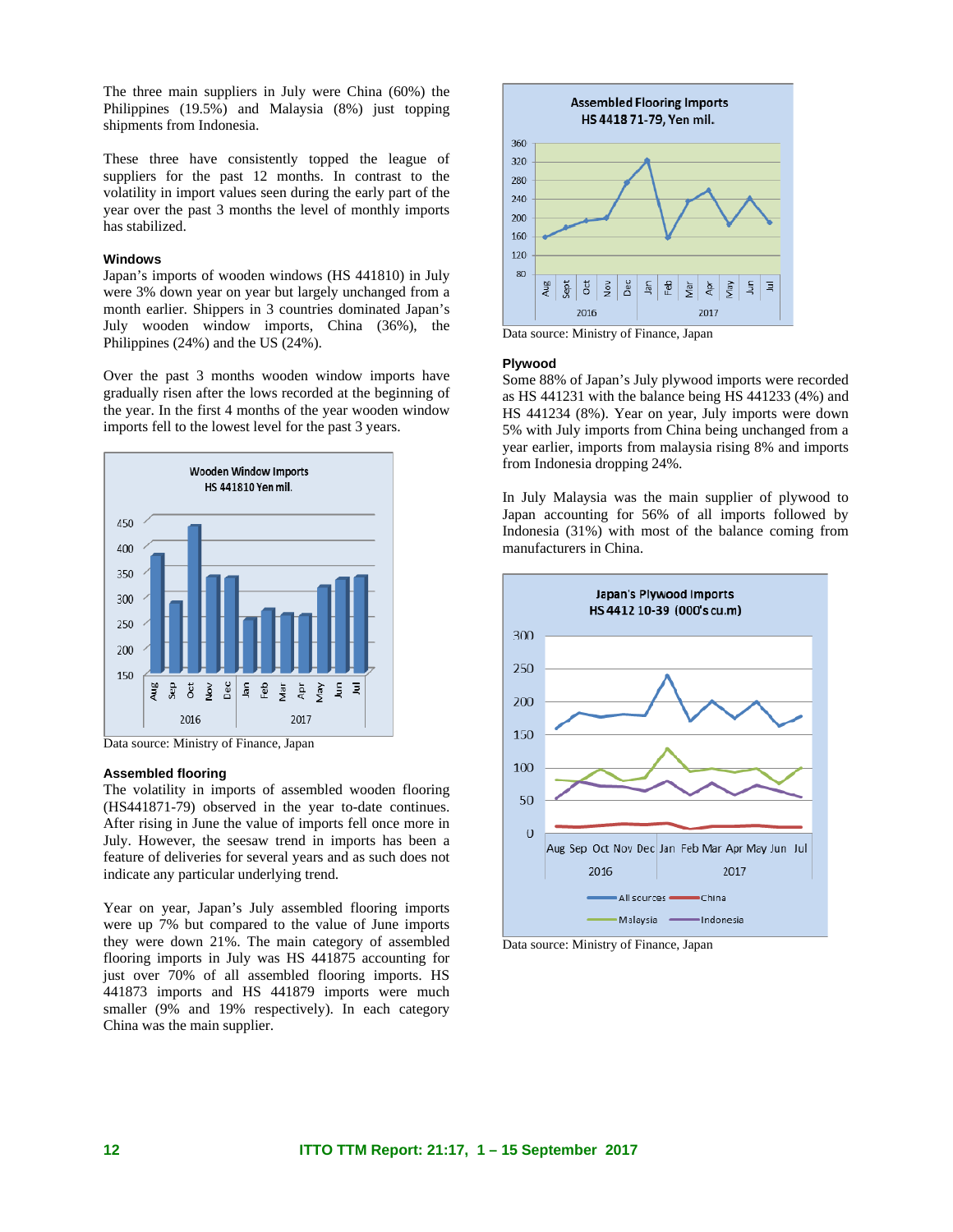|      |     | China | Malaysia | Indonesia |
|------|-----|-------|----------|-----------|
| 2015 | Jan | 23    | 128      | 67        |
|      | Feb | 18    | 115      | 65        |
|      | Mar | 8.5   | 104.4    | 68.3      |
|      | Apr | 15.5  | 98.2     | 80.1      |
|      | May | 17.4  | 85.2     | 57        |
|      | Jun | 15.6  | 82.4     | 58.4      |
|      | Jul | 14.5  | 78.6     | 77.5      |
|      | Aug | 16    | 85.6     | 41        |
|      | Sep | 11.5  | 109.3    | 64.2      |
|      | Oct | 14    | 112      | 80        |
|      | Nov | 13.5  | 92.4     | 61.9      |
|      | Dec | 13.8  | 71.8     | 57.6      |
| 2016 | Jan | 16    | 101      | 75        |
|      | Feb | 10    | 81.5     | 70.8      |
|      | Mar | 8     | 84       | 64        |
|      | Apr | 12    | 85       | 72        |
|      | May | 12    | 95       | 62        |
|      | Jun | 11.6  | 95.6     | 66        |
|      | Jul | 10.7  | 92.8     | 71.3      |
|      | Aug | 11.9  | 82.3     | 52.8      |
|      | Sep | 10.3  | 79.9     | 79.3      |
|      | Oct | 12.9  | 98.3     | 72        |
|      | Nov | 14.9  | 80       | 71        |
|      | Dec | 13.7  | 85       | 65        |
| 2017 | Jan | 16    | 130      | 80        |
|      | Feb | 7.5   | 93.3     | 59        |
|      | Mar | 11.5  | 99       | 76.5      |
|      | Apr | 11.2  | 92.6     | 58        |
|      | May | 12.9  | 99.2     | 73.8      |
|      | Jun | 11    | 74.8     | 65        |
|      | Jul | 10.6  | 100      | 54.8      |

| Main sources of Japan's plywood imports (000's cu.m) |
|------------------------------------------------------|
|------------------------------------------------------|

In the South East Asian countries, log procurement is getting difficult by harvest restrictions. Indonesian lumber manufacturers of laminated free board struggle to secure enough logs in competition with overseas log buyers like India and Vietnam.

Prices of Indonesian merkusii pine laminated free board climbed to \$950 per cbm C&F, which costs about 120,000 yen per cbm in Japan. Chinese red pine laminated free board prices are also up by active economy in China.

Import volume of Indonesian free board was 47,067 cbms, 4.3% less. 14,707 cbms from Vietnam and 59,553 cbms from China.

Hardwood lumber was 36,560 cbms, 7.2% less and hardwood processed lumber (tongue and groove) was 56,882 cbms, 7.2% less. Rail ties were 3,336 cbms, 21.1% less.

### **Wood product export in the first half of 2017**

Wood products export value during January and June this year was 15,820 million yen, 38.6% more than the same period of last year. By destination in value, China remains the top then Philippines increased considerably. It increased by more than 20% to Korea.

For China market, Japanese cedar logs are more competitive than New Zealand radiate pine logs and in June, log export volume exceeded 100,000 cbms. For Philippines, lumber export increased by about 30%. Total export of plywood was 56,000 cbms out of which 90% is gone to Philippines.

It looks like packaged export of lumber and plywood. There is increasing share of Japanese cedar lumber exported to Korea, which is processed in China and Vietnam. Also precut housing materials are exported to Korea.

New trend is lumber export to the U.S.A. The volume was 4,600 cbms, 315% more. This appears to be fence materials in the U.S. market.

# **Tight supply of all types of wood panels**

After supply of floor base plywood from South Sea countries gets tight, there are structural changes in wood panel market as floor base users try to switch to other materials, which influences not only domestic softwood plywood but particleboard, OSB and MDF.

Every panel manufacturers try to catch this market and manufacture value added new products, which reduce supply of traditional panels.

With various harvest restrictions and environmental consideration, material log supply is getting tighter and tighter in Indonesia and Malaysia and there are considerable delays of arrival of ordered cargoes.

To replace hardwood to softwood, initially users had uneasiness of quality so it took time before users decided

Data source: Ministry of Finance, Japan

### **Trade news from the Japan Lumber Reports (JLR)**

*The Japan Lumber Reports (JLR), a subscription trade journal published every two weeks in English, is generously allowing the ITTO Tropical Timber Market Report to reproduce news on the Japanese market precisely as it appears in the JLR.* 

*For the JLR report please see: http://www.nmokuzai.com/modules/general/index.php?id=7*

### **South Sea (Tropical) lumber import**

For the first six months of the year, import of South Sea lumber was 235,990 cbms, 5.7% less than the same period of last year. In this, laminated free board was 129,996 cbms, 5.1% less.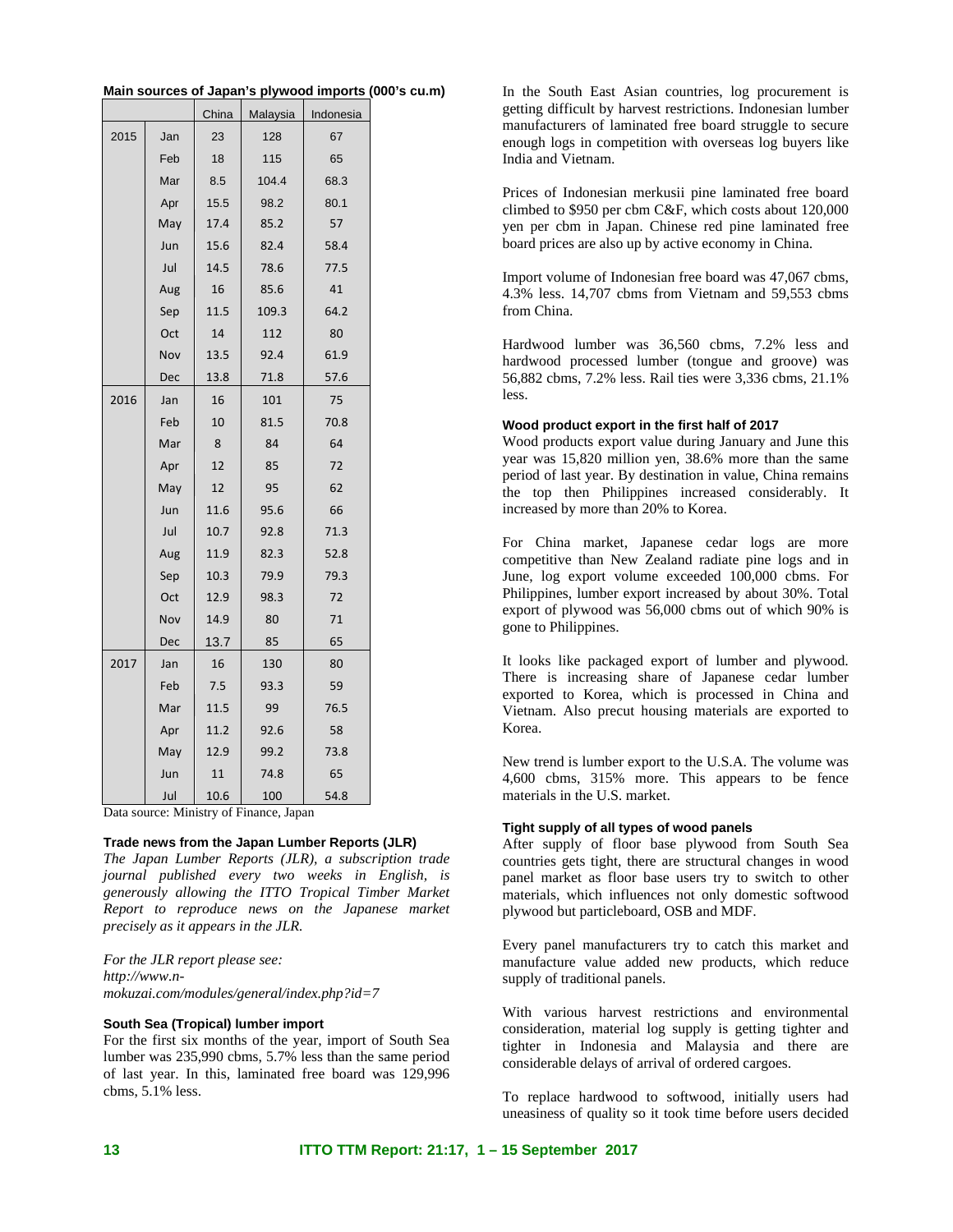to use softwood plywood then since 2016, monthly volume has been about 10,000 cbms and there are more orders now.

For domestic plywood manufacturers, new product is necessary with depopulation in future in Japan but in last two years, with active housing starts, mills are busy catching up orders of structural panels as their priority is to satisfy needs of structural panels and the orders continue coming in so mills have very little time to fill up demand of floor base panels.

Currently, South Sea countries suffer foul weather and harvest areas are further inland so log production is very low therefore, arrivals of floor base panel are delayed by a month or more. The prices are up and the inventories in Japan are extremely low.

Floor manufacturers are increasing production of composite floor of softwood plywood and thin MDF. Sales of composite floor in the first six months of this year were 60% more than last year and particleboard floor base is also up by 13%. This increased demand for MDF and OSB.

Thin MDF is necessary to make composite floor but there are only four MDF manufacturers to supply thin softwood MDF for flooring. Also hardwood thin MDF is getting tight by this move. Tight supply of structural plywood is likely to stimulate demand for particleboard bearing wall. Therefore, shifting of floor demand is causing supply tightness of all kind of wood panel.

#### **Plywood**

Supply of domestic softwood plywood is getting tighter again. July plywood supply was 499,000 cbms, 0.6% less than July last year and 0.7% more than June. The supply was below 500,000 cbms for two consecutive months. In this, domestic softwood plywood production was 261,600 cbms while the shipments were 262,100 cbms, 4.8% more and 0.3% less so the inventories were 93,400 cbms.

Orders had been active from direct users like housebuilders and precutting plants as compared to dull orders from wholesalers but since late August, orders from wholesale channels started picking up to build up inventories to deal with possible supply shortage in demand busy fall season. Now deliveries delay by about a week or two but delay does not impact actual construction works.

Imported plywood in July was 225,200 cbms, 6.6% less and 3.5%more. By source, 101,900 cbms from Malaysia, 6.5% more and 32.5% more, 60,600 cbms from Indonesia, 22.6% less and 17.9% less and 47,700 cbms from China, 7.9% less and 9.5% less.

Drop of Indonesian supply is considerable and supply of thin and medium thick plywood from Indonesia is critical and users frantically look for substitutions.

Orders rush to domestic South Sea hardwood plywood mills but they are not able to have enough material logs.

Meantime, on coated concrete forming plywood from Malaysia, the importers ask over 1,300 yen per sheet due to higher cost of future arrivals but the demand continues slow so wholesale prices are about 1,270-1,280 yen.

#### **Imported plywood wholesale prices**





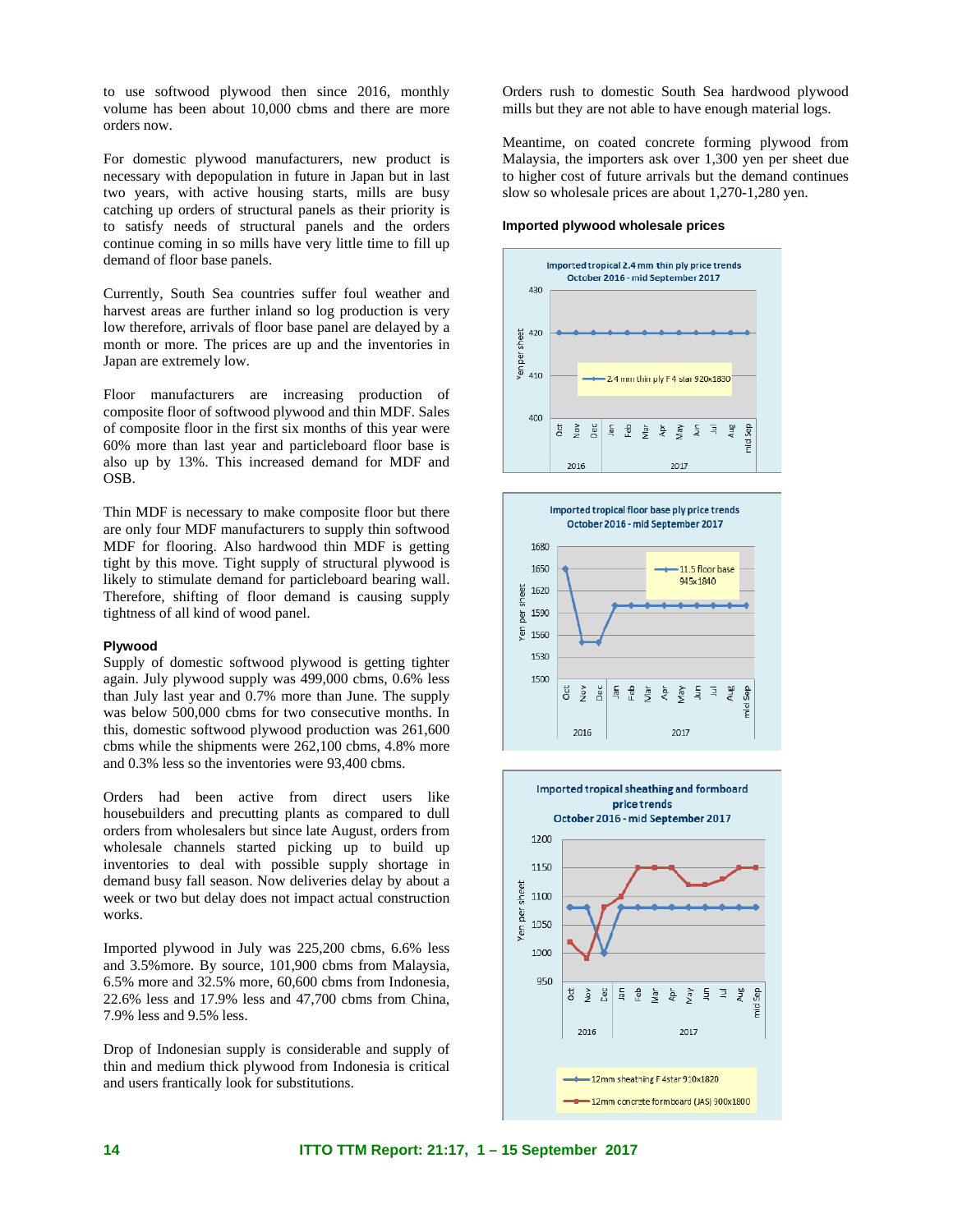# **China**

#### **Log imports up 8% in the first half of year**

China's log imports in the first half of 2017 totalled 25.89 million cubic metres valued at US\$4.535 billion, a year on year increase of 8.3% in volume and 14% in value. The average price for imported logs was US\$175 per cubic metre, a year on year increase of 6%.

Of total log imports, softwood log imports rose 8.6% to 17.51 million cubic metres, accounting for 68% of the national total. The average price for imported softwood logs was US\$130 per cubic metre, up 9% on the same period of 2016.

Hardwood log imports grew 7.6% to 8.38 million cubic metres (32% of the national total log imports). The average price for imported hardwood logs in the first half of 2017 was US\$269 per cubic metre, up 3% on the same period of 2016.

Of total hardwood log imports, tropical log imports were 4.43 million cubic metres valued at US\$1.278 billion, up 7% in volume but down 2% in value on the same period of 2016.

### **China's log import, first half of 2017 (volume)**

|                      | 1st half 2017 | % change     |
|----------------------|---------------|--------------|
|                      | Mil. cu.m     | Year on year |
| Total log imports    | 25.89         | 8.3          |
| Softwood logs        | 17.51         | 8.6          |
| All hardwood logs    | 8.38          | 7.6          |
| <b>Tropical Logs</b> | 4.43          | 7.0          |

Data source: China Customs

### **China's log import, first half of 2017 (value)**

|                      | 1st half 2017 | % change     |
|----------------------|---------------|--------------|
|                      | Mil. US\$     | Year on year |
| Total log imports    | 4,535         | 14           |
| Softwood logs        | 2,282         | 18           |
| All hardwood logs    | 2,253         | 10           |
| <b>Tropical Logs</b> | 1.278         | -2           |

Data source: China Customs

#### **Average log price, first half 2017**

|                      | Av. CIF price | % change     |
|----------------------|---------------|--------------|
|                      | US\$/cu.m     | Year on year |
| Average log price    | 175           |              |
| Softwood logs        | 130           | 9            |
| All hardwood logs    | 269           | 3            |
| <b>Tropical Logs</b> | 288           | 5            |

Data source: China Customs

#### **New Zealand and Russia main sources of logs**

New Zealand was the main log supplier to China in the first half of 2017 accounting for 24% of total log imports.

Imports from New Zealand totalled 6.2 million cubic metres in the first half of 2017, a year on year increase of 10%.

The second ranked supplier of logs was Russia at 5.87 million cubic metres, accounting for about 23% of the national total. In the first half of 2017 a year on year decrease of 1% was recorded for log imports from Russia.

Average prices for imported logs from New Zealand rose 10%, average prices for imported logs from Russia grew 7% in the first half of 2017.

|  |  |  |  |  | Main countries shipping logs to China, first half 2017 |  |
|--|--|--|--|--|--------------------------------------------------------|--|
|--|--|--|--|--|--------------------------------------------------------|--|

|                                        | 1st half 2017 | % change     |
|----------------------------------------|---------------|--------------|
|                                        | Mil. cu.m     | Year on year |
| New Zealand                            | 6.2           | 10           |
| Russia                                 | 5.87          | $-1$         |
| <b>USA</b>                             | 2.77          | 28           |
| Australia                              | 2.25          | 28           |
| Canada                                 | 1.64          | 34           |
| <b>PNG</b>                             | 1.36          | $-23$        |
| Solomon Is.                            | 1.26          | 15           |
| Eq. Guinea                             | 0.46          | $-15$        |
| Republic of Congo                      | 0.43          | 68           |
| Japan<br>$\alpha$ $\alpha$<br><b>D</b> | 0.33          | 40           |

Data source: China Customs

#### **Drop in tropical hardwood log imports**

Tropical log imports in the first half of 2017 totalled 4.43 million cubic metres, down 7% year on year and accounted for 17% of the national total. The value of tropical log imports in the first half of 2017 was US\$1.278 billion reflecting a 2.3% decline.

Before its log export ban Myanmar was a major source of tropical logs for China. However, China's log imports from Myanmar in the first half of 2017 fell 14% to just 8 600 cubic metres valued at US\$11.36 million, down 19% in value.

The average price for imported logs from Myanmar fell 6% in the first half of 2017 to US\$1,326 per cubic metre. However, the average price for imported tropical logs in the first half of 2017 was US\$288 per cubic metre, a year on year increase of 5%.

China imported tropical logs mainly from Papua New Guinea (31%), Solomon Islands (28%), Equatorial Guinea (10%), Congo Brazzaville (9.6%), Cameroon (5.1%) and Nigeria (4.9%). Just 10 countries supplied 94% of China's tropical log requirements in the first half of 2017.

Log imports from Zambia and Congo Brazzaville surged 247% and 68% in the first half of 2017 respectively. Countries from which tropical log imports declined greatly included Laos (-59%) ,Ghana (-36%) and PNG (-23%).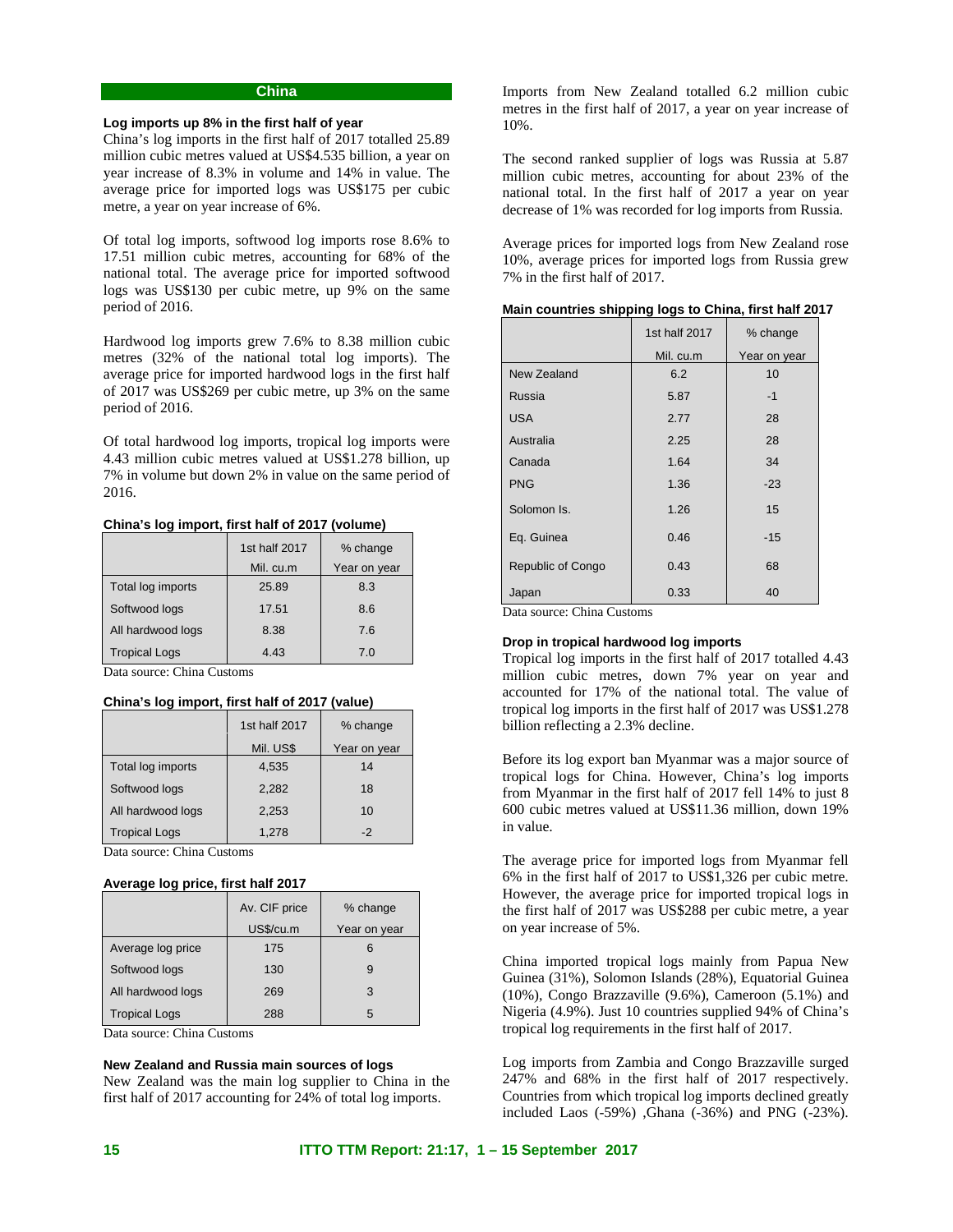The main port for tropical log imports in the first half of 2017 was Nanjing Port which accounted for 87% of all tropical log imports.

|                   | 1st half 2017 | % change     |
|-------------------|---------------|--------------|
|                   | Mil. cu.m     | Year on year |
| <b>PNG</b>        | 136           | $-23$        |
| Solomon Is.       | 126           | 15           |
| Eq. Guinea        | 46            | $-15$        |
| Congo Brazzaville | 43            | 68           |
| Cameroon          | 23            | -8           |
| Nigeria           | 22            | 3            |
| Ghana             | 6             | $-36$        |
| Zambia            | 5             | 247          |
| Laos              | 5             | $-59$        |
| Suriname          | 4             | 9            |

Data source: China Customs

# **Sawnwood log imports, first half 2017**

|                | 1st half 2017 | % change<br>Year on |
|----------------|---------------|---------------------|
|                | Mil. cu.m     | year                |
| New Zealand    | 6.17          | 10                  |
| Russia         | 4.51          | -6                  |
| USA            | 2.19          | 21                  |
| Australia      | 1.98          | 27                  |
| Canada         | 1.58          | 33                  |
| Japan          | 0.33          | 40                  |
| Uruguay        | 0.16          | 1007                |
| Ukraine        | 0.12          | $-77$               |
| <b>Belarus</b> | 0.1           | 66                  |
| Estonia        | 0.58          | 35                  |

Data source: China Customs

# **Hardwood log imports, first half 2017**

|                           | 1st half 2017 | % change     |
|---------------------------|---------------|--------------|
|                           | Mil. cu.m     | Year on year |
| <b>PNG</b>                | 1.36          | $-23$        |
| <b>Russian Federation</b> | 1.36          | 19           |
| Solomon Is.               | 1.26          | 15           |
| U.S.A                     | 0.57          | 67           |
| Eq. Guinea                | 0.46          | $-15$        |
| Congo Brazzaville         | 0.43          | 68           |
| Belgium                   | 0.33          | 499          |
| Australia                 | 0.27          | 40           |
| Mozambique                | 0.27          | 4            |
| France                    | 0.25          | 3            |

Data source: China Customs

#### **Guangzhou Yuzhu International Timber Market Wholesale Prices**

|                | Logs                    | yuan/cu.m   |
|----------------|-------------------------|-------------|
| Merbau         | dia. $100 \text{ cm}$ + | 4-6000      |
| Bangkirai      | dia. $100 \text{ cm}+$  | 3200-4600   |
| Kapur          | $dia. 80 cm+$           | 2700-3000   |
| Ulin           | All grades              | 6500        |
| Lauan          | dia. $60 \text{ cm}+$   |             |
| Kempas         | $dia.60 cm+$            | 2000-3000   |
| Teak           | dia. 30-60<br>cm        | 8500-8600   |
| Greenheart     | $dia.40 cm+$            | 2300-2400   |
| Purpleheart    | $dia.60 cm+$            | 3000-4500   |
| Pau rosa       | dia. $60 \text{ cm}+$   | 2800-30000  |
| Ipe            | $dia.40 cm+$            | 3200-3400   |
| yuan per tonne |                         |             |
| Cocobolo       | All grades              | 28000-40000 |

#### **Sawnwood**

|                | Sawnwood | yuan/cu.m   |
|----------------|----------|-------------|
| Makore         | Grade A  | 9800-11800  |
| <b>Zebrano</b> | Grade A  | 9500-12500  |
| Walnut         | Grade A  | 9500-15000  |
| Sapelli        | Grade A  | 5000-7500   |
| Okoume         | Grade A  | 3700-4700   |
| Padauk         | Grade A  | 15000-18000 |
| Mahogany       | Grade A  | 6500-7500   |

| Sawnwood |               | yuan/tonne  |
|----------|---------------|-------------|
| Ulin     | all grades    | 9000-10000  |
| Merbau   | special grade | 7500-9500   |
| Lauan    | special grade | 4300-4700   |
| Kapur    | special grade | 5000-6000   |
| Teak     | special grade | 14000-22000 |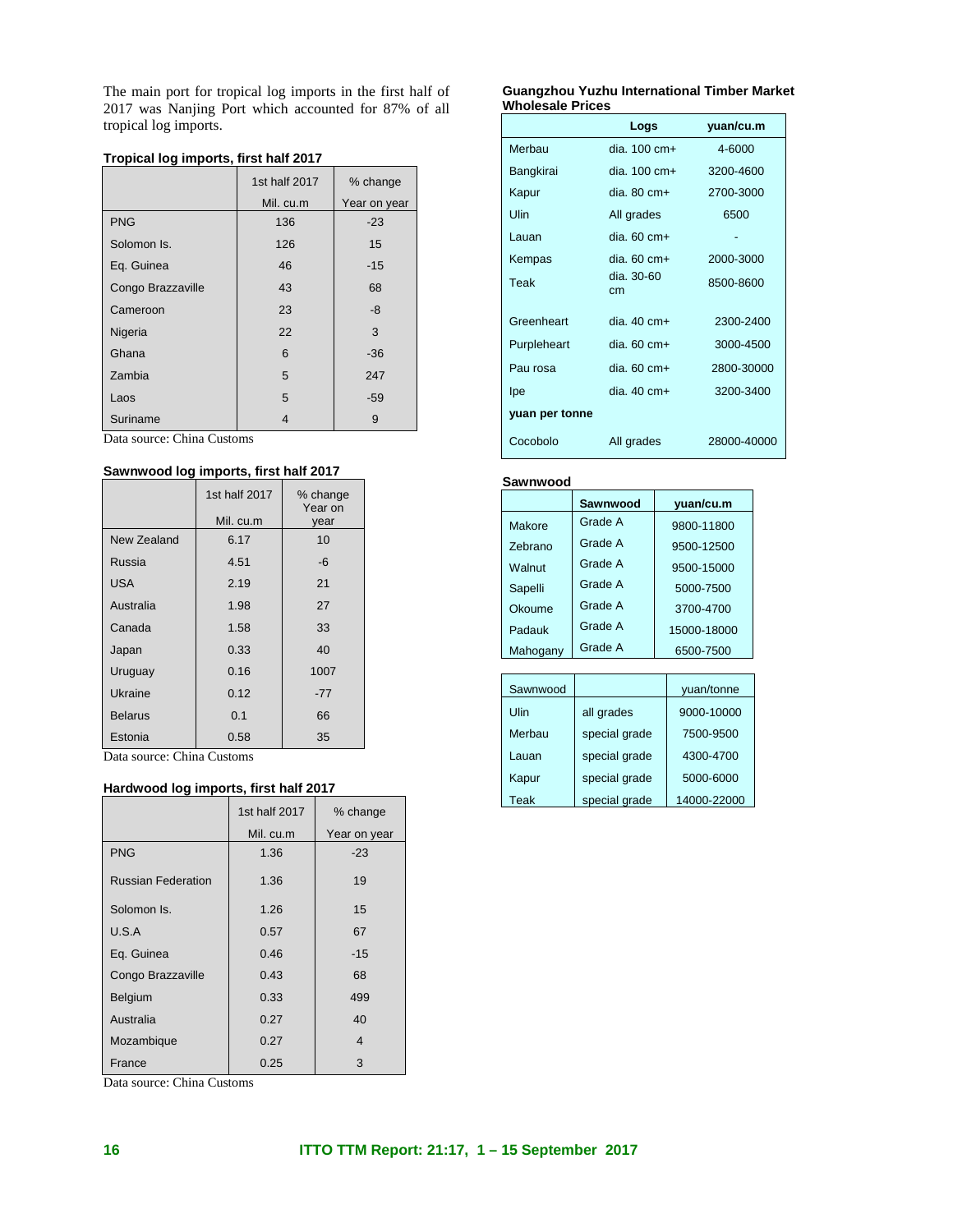# **Zhangjiagang Timber Market Wholesale Prices**

| Logs, All grades | Yuan/tonne |
|------------------|------------|
| Sapelli          | 3000-4000  |
| Kevazingo        | 8000-32000 |
| Padouk de afric  | 2400-3100  |
| okoume           | 1400-1800  |
| Okan             | 2400-2800  |
| Dibetou          | 2200-2500  |
| Afrormosia       | 5500-6500  |
| Wenge            | 4700-5500  |
| Zingana          | 3400-4800  |
| Acajou de afica  | 3000-3500  |
| Ovengkol         | 3850-4300  |
| Paorosa          | 5900-6600  |
| Merbau           | 3500-5800  |
| Lauan            | 1800-2020  |
| Kapur            | 2020-2500  |
| Keruing          | 1700-2200  |
| Geronggang       | 1600       |
| kauri            | 1700-1850  |
| Amoora           | 1900-2080  |
| Calophyllum      | 2150-2350  |
| Red ganarium     | 1300-1400  |

| Sawnwood            |            | yuan/cu.m   |
|---------------------|------------|-------------|
| Cherry              | FAS 2 inch | 9000-10000  |
| <b>Black walnut</b> | <b>FAS</b> | 15000-18000 |
| Maple               | <b>FAS</b> | 8200-10000  |
| White oak           | <b>FAS</b> | 7500-13000  |
| Red oak             | <b>FAS</b> | 6500-8300   |
| Finnish pine        | Grade A    | 2600-2900   |
| Maple               | Grade A    | 9000-9500   |
| <b>Beech</b>        | No knot    | 9000-9500   |
| Ash                 | No knot    | 5600-6300   |
| Basswood            | No knot    | 2800-3300   |
| Oak                 | No knot    | 5300-5700   |
| Scots pine          | No knot    | 2100        |

#### **Shanghai Furen Forest Products Market Wholesale Prices**

| Logs All grades    | 000's yuan/tonne |
|--------------------|------------------|
| Bois de rose       | 120-290          |
| Red sandalwood     | 800-1800         |
| Siam rosewood      | 90-300           |
| Burma padauk       | $14 - 20$        |
| Rengas             | 12               |
| Mai dou lai        | 6000-8000        |
| Neang noun         | 23-36            |
| Burma tulipwood    | 18-28            |
| Cocobolo           | 35-120           |
| Morado             | $10 - 15$        |
| Ebony              | 28-40            |
| Trebol             | $3.6 - 8$        |
| African sandalwood | 11-14            |

## **Europe**

#### **Public comment invited on new FLEGT market report**

Public comments are invited on a draft report by the Independent Market Monitor (IMM), which is a multi-year project implemented by ITTO and financed by the European Union (EU) to support implementation of the FLEGT Voluntary Partnership Agreements between the EU and timber supplying countries.

The new IMM report reviews the latest data on forest resources in VPA partner countries and on the timber trade between partner countries and the EU during the 2014 to 2016 period. The report aims to establish the baseline conditions for entry into the EU market of FLEGT licensed timber.

Recognising that the first ever FLEGT licenses were issued by Indonesia in November 2016, the report includes additional commentary on the prospects for Indonesian timber in the EU market.

The report also provides information on the status of EUTR implementation and the market position of FLEGT licensing in relation to private sector legality verification and certification initiatives. The report concludes with recommendations for future monitoring by IMM and FLEGT-related communication.

The summary report is available at: https://tinyurl.com/IMM-Summary

The main report is available at: https://tinyurl.com/IMM-FLEGT-Main

**Comments should be sent by email to: technical@flegtimm.eu before 30 September 2017**.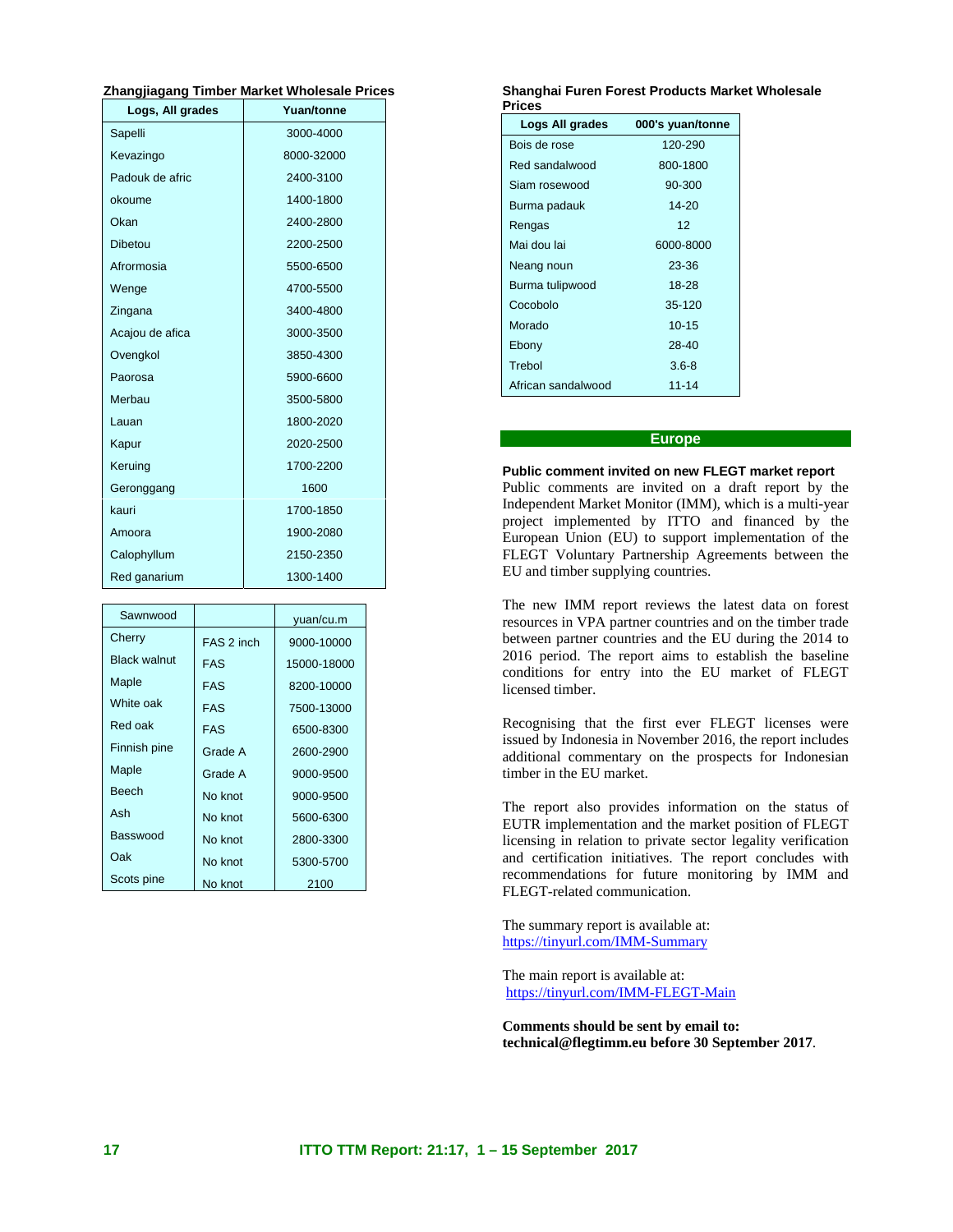### **Tropical sawn wood imports decline in nearly all EU countries**

EU imports of tropical sawnwood in the first six months of 2017 were 348,600 metric tonnes (MT), 19% less than the same period in 2016.

The decline was particularly pronounced for trade between Cameroon and Belgium, following a surge last year, but also affected nearly all exporting countries and EU member states. The only minor exception was a slight upturn in imports from Angola, mainly destined for Portugal.

Imports were down from all the leading supply countries including:

| Cameroon      | (-19% to 126,500 MT)                    |
|---------------|-----------------------------------------|
| Malaysia      | $(-4\% \text{ to } 49,500 \text{ MT})$  |
| Brazil        | $(-7\% \text{ to } 48,500 \text{ MT})$  |
| Gabon         | $(-22\% \text{ to } 42,000 \text{ MT})$ |
| Congo         | $(-17\% \text{ to } 21,000 \text{ MT})$ |
| Cote d'Ivoire | (-27% to 15,900 MT)                     |
| Ghana         | $(-9\% \text{ to } 6,500 \text{ MT})$   |
| DRC.          | $(-58\% \text{ to } 6,100 \text{ MT})$  |
| Indonesia     | (-39% to 5,800 MT)                      |
| Suriname      | $(56\% \text{ to } 10,000 \text{ MT}).$ |
| See Chart 1   |                                         |



EU imports of tropical sawnwood in the first half of 2017 fel:

| Belgium     | $(-24\% \text{ to } 121,300 \text{ MT})$ |
|-------------|------------------------------------------|
| Netherlands | (-11% to 53,400 MT)                      |
| France      | $(-24\% \text{ to } 40,100 \text{ MT})$  |
| UK          | $(-5\% \text{ to } 30,400 \text{ MT})$   |
| Italy       | $(-37\% \text{ to } 29,600 \text{ MT})$  |
| Spain       | $(-16\% \text{ to } 22,100 \text{ MT})$  |
| Germany     | $(-7\% \text{ to } 13,800 \text{ MT})$   |
| Ireland     | $(-4\% \text{ to } 6,600 \text{ MT}).$   |
|             |                                          |

Imports in Portugal increased 20% to 15,500 MT during the period (Chart 2).



Weak consumption in the EU remains a factor behind the decline in EU imports of tropical sawn wood in some parts of Europe, notably Italy where the economy continues to struggle.

However, this factor alone cannot explain such a widespread downturn across the whole of the EU, particularly as economic activity in the region has been showing signs of improvement this year.

Some supply side issues have contributed to the decline in EU trade this year. European importers complained of long delays in shipment from Douala port during the first half of 2017, although this factor can only have had a short-term effect.

There are also indications that tropical exporters were concentrating on other more profitable and less demanding markets for sawn wood during the period. Malaysia is focusing less and less on the European sawnwood market these days, despite the country's considerable efforts to meet the EU's demanding green procurement requirements.

Malaysia's exports of sawnwood have increased sharply to the Indian sub-continent and China this year. Brazil is exporting more to the US and India. Gabon's exports of sawnwood to China increased 35% in the first 6 months of 2017. With good demand elsewhere, supplies restricted, the EU market still slow and difficult to satisfy as the EU Timber Regulation begins to bite, and with rising competition from modified temperate hardwoods, it's almost inevitable that tropical sawn wood imports into the region will continue to fall.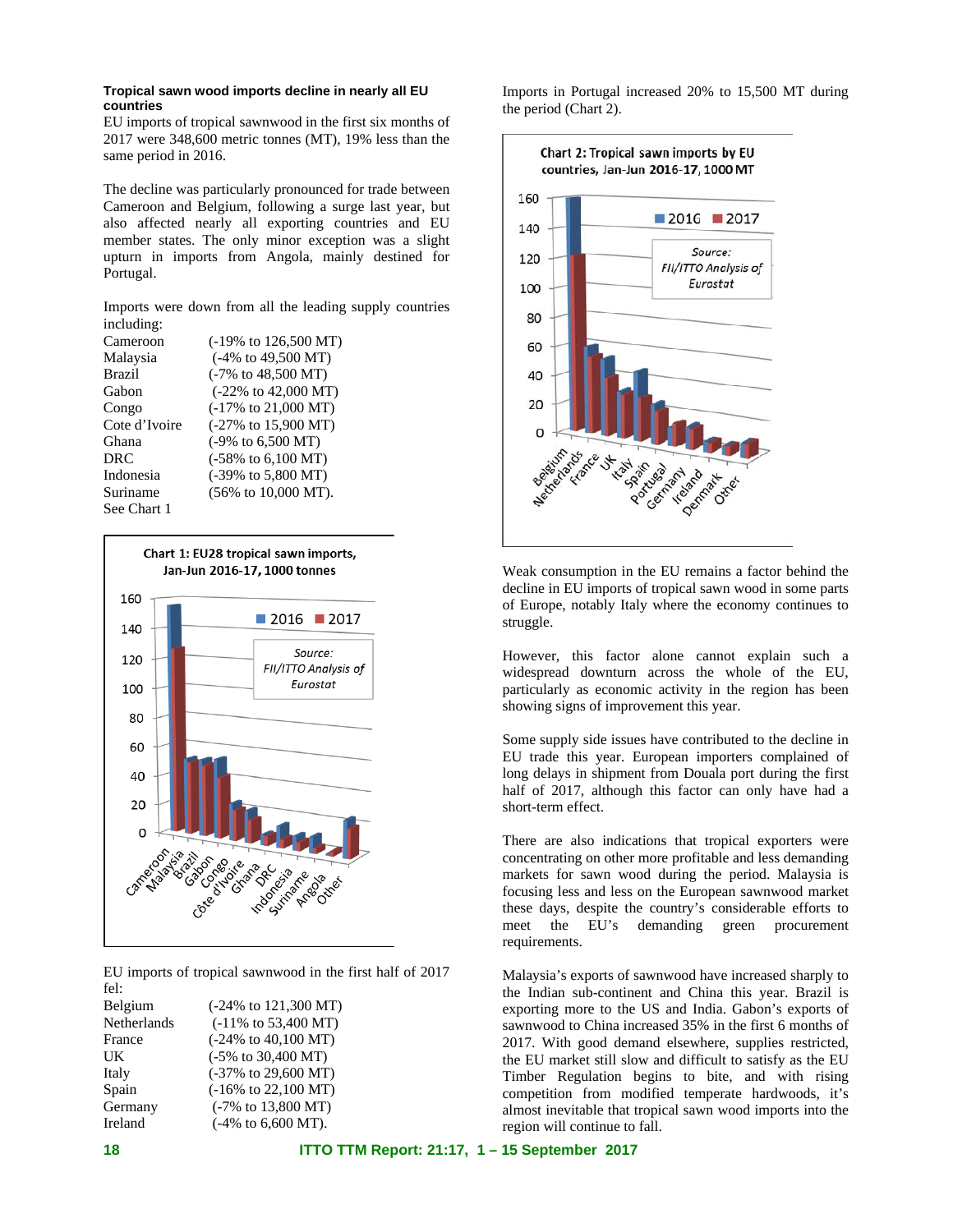#### **EU imports of tropical logs continue to slide**

Tropical log imports into the EU fell in 2016 and this decline continued in the first half of 2017. EU tropical log imports declined 33% to 53,630 MT in the first half of 2017.

Imports declined from the four leading supply countries; Congo (-42% to 12,760 MT), Cameroon (-37% to 9,150 MT), DRC (-46% to 8,530 MT), and the Central African Republic (-45% to 6,400 MT).

These declines were partly offset by rising EU imports of tropical logs from Equatorial Guinea (+10% to 5510 MT), Angola (4420 MT from a negligible level in 2017), and Liberia (+65% to 2730 MT). (Chart 3).

The EU trade in tropical logs is now concentrated in France, Portugal and Belgium. Imports into all three countries fell sharply in the first 6 months of 2017, down 62% to 18,700 MT in France, down 11% to 11,100 MT in Portugal, and down 43% to 11,800 MT in Belgium.



#### **Slight fall in EU imports of tropical decking**

EU imports of "continuously shaped" wood (HS code 4409), which includes both decking products and interior decorative products like moulded skirting and beading, were 90,555 MT in the first half of 2017, down 2% on the same period in 2016.

Imports fell 6% to 39,000 MT from Indonesia and were down 36% to 4,400 MT from Malaysia. These losses were partly offset by a 6% rise in imports from Brazil, to 32,400 MT. (Chart 4).



In the first half of 2017, imports of tropical decking and mouldings increased 17% to 19,400 MT in France, but declined into all other leading EU destinations including Germany (-6% to 23,000 MT), Belgium (-10% to 15,800 MT), Netherlands (-16% to 15,400 MT), and the UK (-3% to 5,600 MT).

#### **EU imports of tropical veneer recover some lost ground**

EU imports of tropical hardwood veneer increased 3% to 78,400 MT in the first 6 months of 2017 compared to the same period in 2016. The rise was mainly due to an  $11\%$ increase in imports from Gabon, to 41,800 MT, building on gains made the previous year.

This is due both to better consumption in the EU and to rising investment in veneer production capacity in Gabon which has been on-going ever since the country banned log exports in May 2010.

Strong growth in EU imports of Gabon veneer in the first half of 2017 was sufficient to offset declining imports from Cote d'Ivoire (-20% to 13,300 MT) and Cameroon (- 14% to 6,600 MT). (Chart 5).

Imports of tropical veneer declined into the two largest EU markets in the first half of 2017, falling 5% to 29,500 MT in France and 7% to 17,000 MT in Italy. However, these losses were offset by larger increases in imports in Spain (+10% to 11,500 MT) and Greece (+40% to 7700 MT).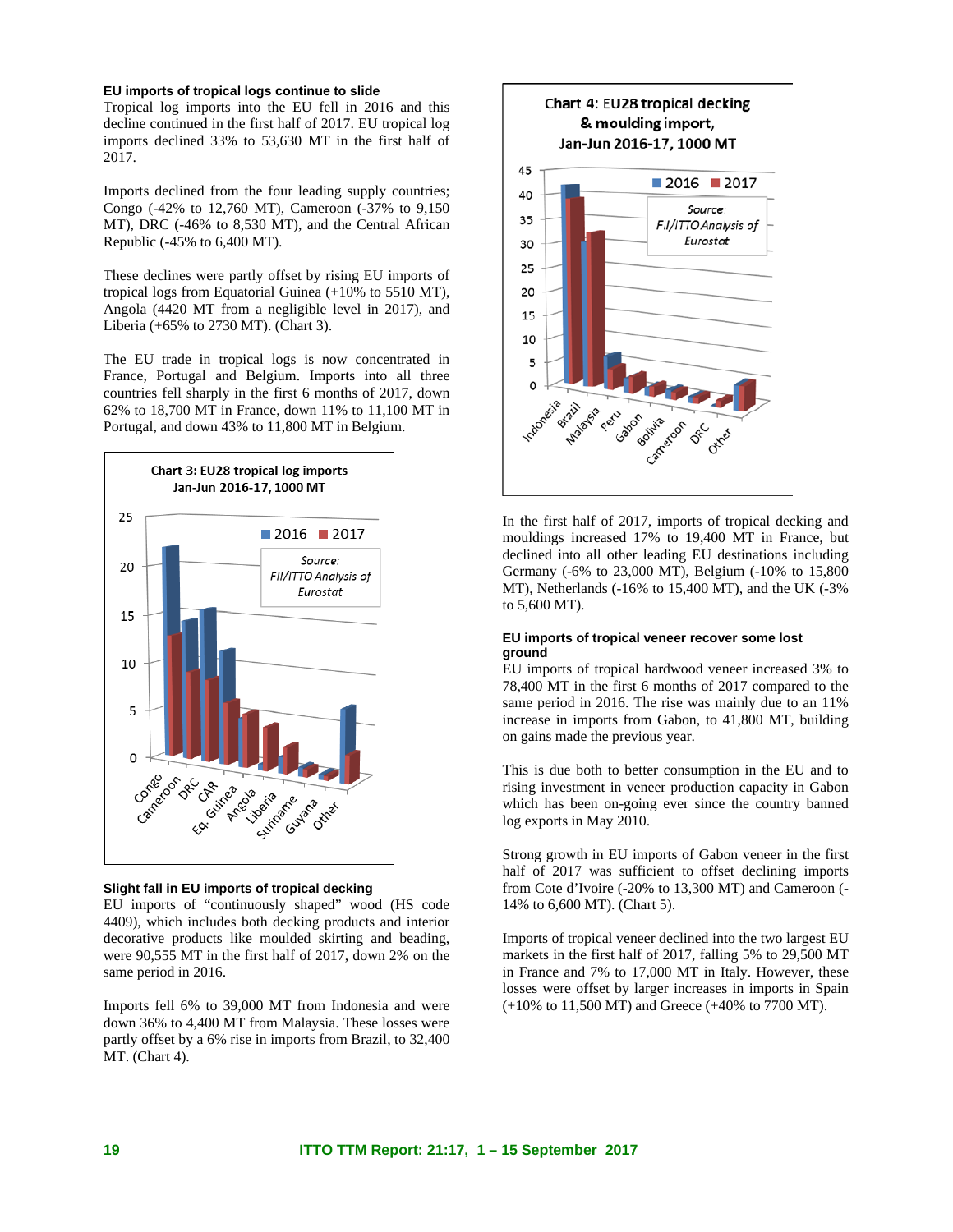

**EU imports more tropical plywood, mainly from China**  Plywood is one of the few sectors of the EU market where tropical products have been performing reasonably well, although much of the gain has been in indirect imports from China rather than direct imports from tropical countries. (Chart 6).



In the first six months of 2017, EU imports of products faced with tropical hardwood manufactured in China increased 62% to 54,300 MT, while direct imports from tropical countries increased 21% to 171,100 MT.

Most of the gains in direct imports were from Indonesia, rising 29% to 45,700 MT. Imports from Malaysia were stable at 34,200 MT and imports from Gabon fell 16% to 8,700 MT in the first half of the year.

These are mixed results for those looking for evidence of immediate market gains after issue of the first FLEGT licenses in Indonesia at the end of last year. The 21% rise in EU imports from Indonesia is encouraging and seems to confirm early anecdotal reports that some EU importers are favouring Indonesian product as it avoids the need for time-consuming and expensive due diligence assessments.

On the other hand, plywood manufacturers in China, even though using tropical hardwood veneers, appear to be conforming to the EUTR due diligence requirements to the satisfaction of many importers and regulators.

There are also reports that some plywood buyers in Europe are still avoiding Indonesian plywood because of lack of clear information on the exact species content when orders are placed, usually a month or two before shipment.

 Many Indonesian plywood mills do not know ahead of time the exact mix of logs that will be available and importers only have access to species information when the order has been shipped and the FLEGT licence issued.

That conflicts with the internal procurement policies of some large corporate buyers who now require, well in advance, clear information on the exact species content of all delivered timber products. Some of the larger Chinese mills are better able to meet this requirement, while also satisfying those buyers' needs for more regular large shipments.

The rise in EU tropical plywood imports in the first half of this year was mainly driven by the UK (+29% to 82,000 MT), Belgium (+52% to 30,300 MT), and Germany (+24% to 11,000 MT). These gains offset a decline in imports in the Netherlands (-29% to 16,400 MT) and France (-20% to 10,300 MT).

### **Tropical glulam**

EU imports of glulam from tropical countries increased 6% to 31,200 MT in the first six months of 2017. 'Glulam' here refers to all those products listed in code 44189910 of the EU Combined Nomenclature and, with respect to imports from tropical countries, includes mainly laminated window scantlings and kitchen tops.

In the first half of 2017, EU imports of glulam from Indonesia increased 26% to 13,000 MT. There was also a 42% increase in imports from Brazil, to 2,500 MT. In contrast, imports fell 6% to 11,100 MT from Malaysia, and were down 14% to 2,700 MT from Vietnam. (Chart 7).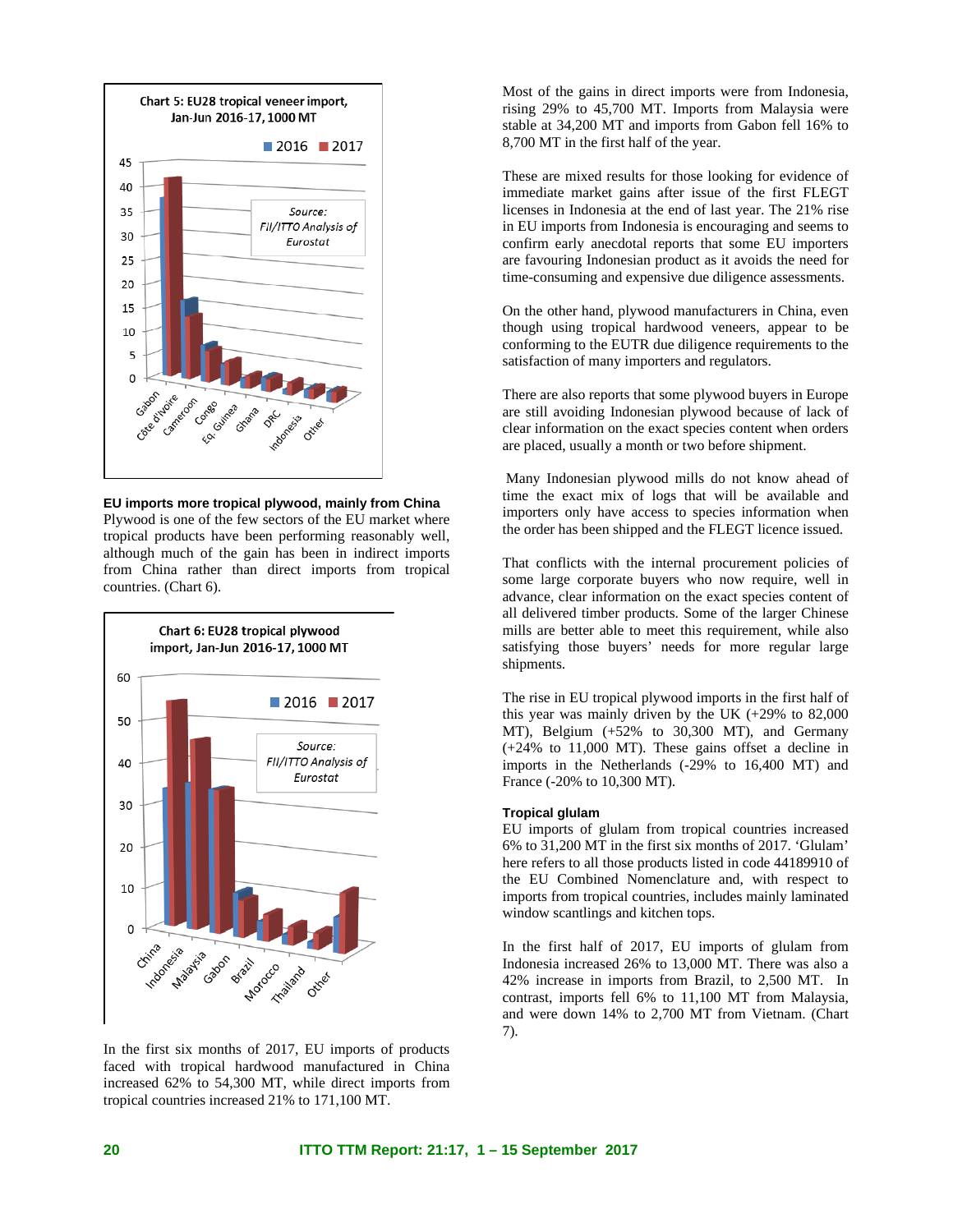

From a FLEGT licensing perspective, there was an encouraging increase in Indonesia's share of the EU market for tropical glulam, from 35% last year to 42% in the first half of this year.

The quantity of glulam and other engineered wood products supplied by tropical countries into the EU is still very modest.

There are also significant challenges for tropical suppliers in this market – notably intense competition from European manufacturers and the requirement for often complex technical standards. This is particularly true of structural glulam products, none of which are currently imported from the tropics.

However, demand for glulam and other engineered wood products is rising in the EU and there may be a larger role for tropical countries in this sector in the future, particularly as it provides opportunities to add value to smaller and lower grade wood material.

### **Another fall in EU imports of tropical hardwood flooring**

EU imports of tropical flooring products fell 11% to 18,700 MT in the first half of 2017, continuing a longterm decline. Imports from Indonesia, the largest supplier in 2016, declined 37% to 4,000 MT. This fall was only partly offset by minor gains in imports from Brazil (+7% to 5,300 MT), Malaysia (+3% to 5,100 MT), and Viet Nam (+18% to 1,800 MT). (Chart 8).

Tropical wood flooring remains out of fashion in the EU market which has become increasingly dominated by oak and domestic European manufacturers. Share also continues to be lost to a wide variety of non-wood substitutes.



#### **North America**

#### **Lower sapelli imports from Cameroon and Congo**

The volume of tropical sawnwood imports fell 16% in July, but the value of imports was unchanged from the previous month due to increased imports of higher value species. 18,821 cu.m. of tropical sawnwood were imported in July, worth US\$21.6 million. US imports of temperate sawnwood declined in July.



Data source:

A slowdown in sapelli imports accounted for much of the July drop in tropical imports, affecting mainly shipments from Cameroon and Congo (Brazzaville). Sapelli imports fell 56% month-over-month to 2,076 cu.m. in July. Balsa, acajou d'Afrique and cedro imports were also down from June. Malaysian exporters benefitted from higher keruing imports in July, up 63% from June. Year-to-date keruing imports remained below July 2016 levels.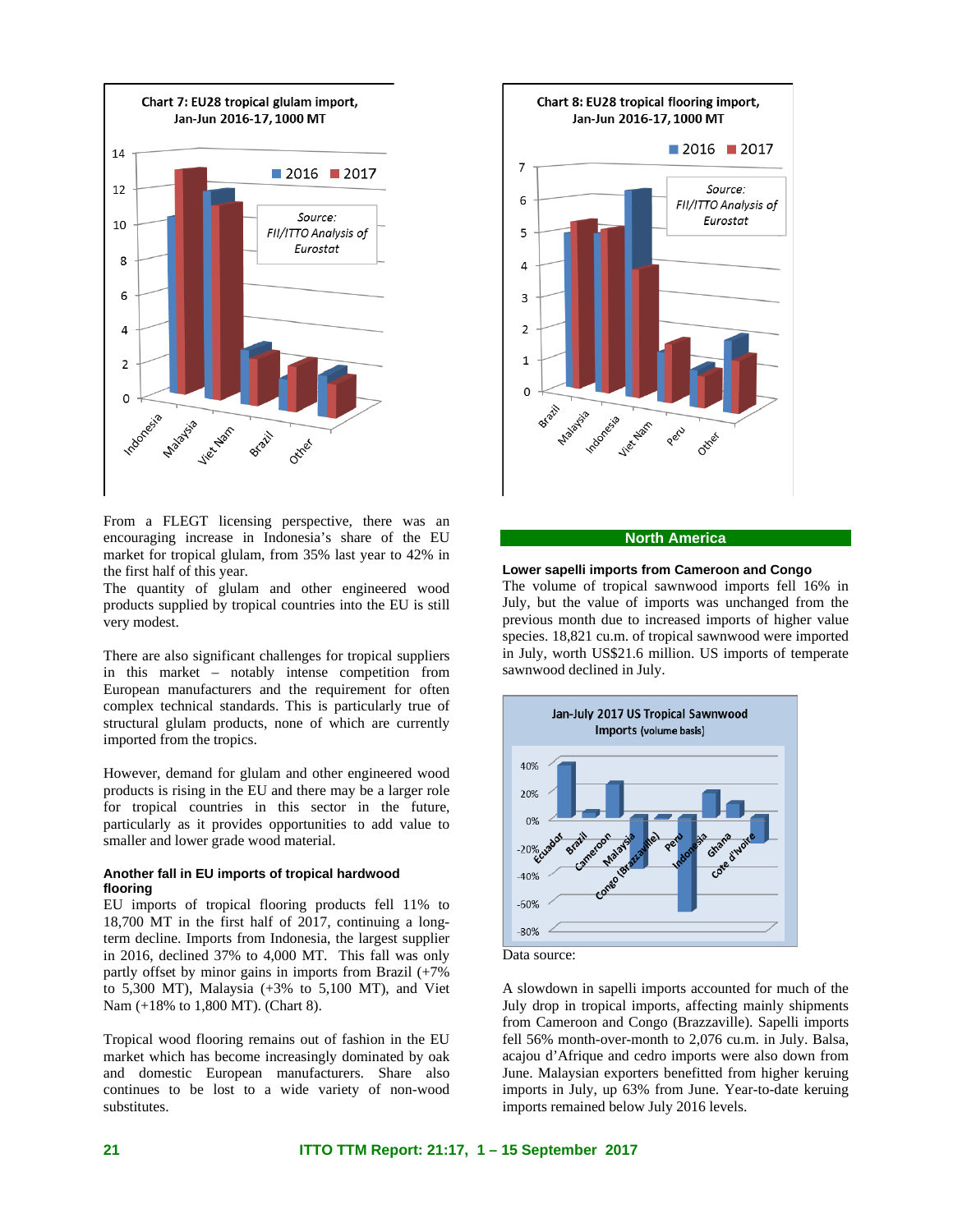Ipe imports were slightly up from June at 2,488 cu.m. Imports of most other species also increased in July, including imports of jatoba, mahogany, virola and teak.

Teak sawnwood imports, mainly from Myanmar and India, grew from the previous month. Teak imports were a relatively small volume in July (485 cu.m.) but high value (US\$2.48 million). Teak imports from Myanmar accounted for 239 cu.m. in July or US\$1.18 million.

### **Canadian tropical sawnwood imports fall except mahogany**

Canadian imports of tropical sawnwood declined for the second consecutive month in July to USUS\$1.38 million. Year-to-date imports were slightly lower than in July 2016.

Like in the US market the main decline was in sapelli imports. Imports of virola, imbuia and balsa (combined) were also down from June. Imports of mahogany more than doubled in July to USUS\$110,119.

#### **Compliance dates extended for new formaldehyde emissions standards**

The federal Environmental Protection Agency (EPA) is extending the compliance dates for the formaldehyde emission standards for composite wood products. The wood products industry and trade associations had expressed concerns about meeting the compliance dates set out in EPA's rule from December 2016.

A prepublication version of the final rule on formaldehyde emission standards was published online on September 1, 2017. According to this prepublication rule the following compliance dates will be extended:

- Manufactured-by date for emission standards, recordkeeping, and labeling provisions: by one year to December 12, 2018
- Import certification provisions: by more than one year to March 22, 2019
- Provisions applicable to producers of laminated products: by more than three months to March 22, 2024

The "manufactured-by date" of composite wood products is the reference date for the compliance date for the emission standards, recordkeeping, and labeling provisions. Beginning December 12, 2018 all imported panels and component parts or finished goods subject to the rule must comply with the emissions standards.

Existing stock of non-certified panels imported into the US and existing stock of component parts and finished goods that contain non-certified panels manufactured internationally may continue to be distributed in commerce and assembled into products until that stock is depleted, providing documentation is kept regarding the date of manufacture or import.

Additionally, composite wood products may be certified by California Air Resources Board Third Party Certifiers until March 22, 2019, so long as all aspects of the EPA final rule on formaldehyde emissions are complied with. The EPA extended the compliance dates and the transitional period for California Air Resources Board Third Party Certifiers to add flexibility for organizations, reduce compliance burdens, and prevent supply chain disruptions.

The full compliance date extension rule is available on the EPA website: https://www.epa.gov/formaldehyde/compliancedate-extension-formaldehyde-emission-standards-compositewood-products-0

## **Steady growth in demand for kitchen cabinets and office furniture**

Cabinet sales were 1.8% higher in July compared to the same time last year, according to the latest Kitchen Cabinet Manufacturers Association (KCMA)'s monthly Trend of Business Survey. Year-to-date cabinet sales increased 3.7% compared to July 2016.

The strongest growth in year-to-date sales was in stock cabinets (+4.2%), followed by semi-custom cabinets (+3.9%). Custom cabinet sales were almost unchanged from 2016. The survey participants represent approximately 70% of the US kitchen and bath cabinets market.

Demand for office and contract furniture is also strong, according to a quarterly survey of commercial furniture manufacturers and suppliers (MADA / OFI Trends by Michael A. Dunlap & Associates). Sales and employment were up in July. Raw material costs increased from April, which caused concern to many companies, according to the survey.

#### **New wood treatment to replace methyl bromide fumigation**

A new wood treatment method has been developed by researchers at Pennsylvania State University that could replace methyl bromide fumigation of wood. The US, along with other countries, restricts the use of methyl bromide and is phasing it out because the gas depletes the ozone layer.

The international timber trade and the use of wood packing and pallets in shipping would be negatively affected without a cost-effective wood treatment that controls insects at all stages. The patent-pending heat treatment developed at Pennsylvania State University uses radio-frequency waves. The researchers have received funding to bring the technology to market.

**Disclaimer: Though efforts have been made to ensure prices are accurate, these are published as a guide only. ITTO does not take responsibility for the accuracy of this information.** 

**The views and opinions expressed herein are those of the correspondents and do not necessarily reflect those of ITTO.**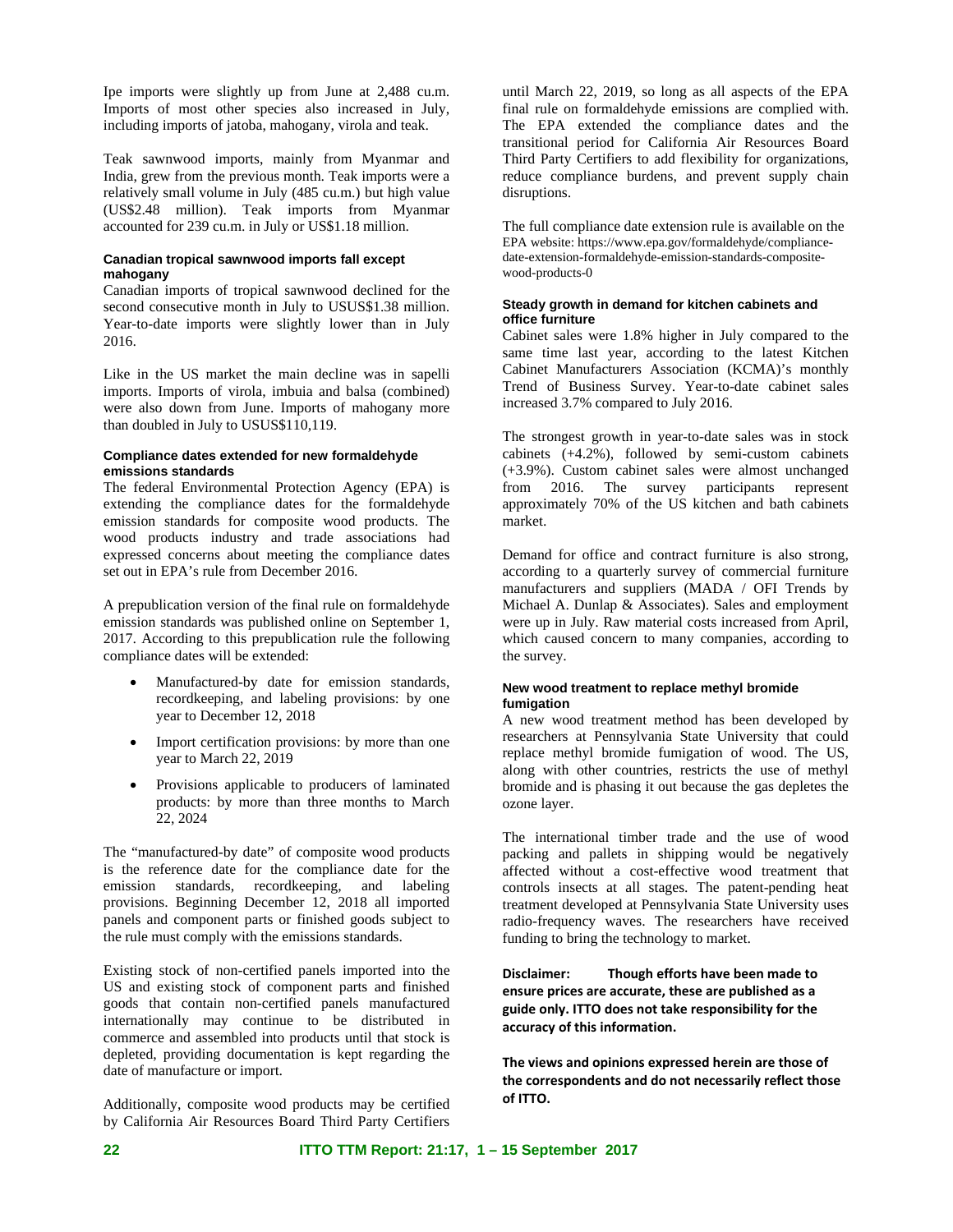# **Dollar Exchange Rates**

# **As of 10 September 2017**

| <b>Brazil</b> | Real      | 3.1027  |
|---------------|-----------|---------|
| CFA countries | CFA Franc | 548.32  |
| China         | Yuan      | 652912  |
| FU            | Furo      | 0.8366  |
| India         | Rupee     | 63.97   |
| Indonesia     | Rupiah    | 13182   |
| Japan         | Yen       | 109.39  |
| Malaysia      | Ringgit   | 4.1975  |
| Peru          | New Sol   | 3.2315  |
| <b>UK</b>     | Pound     | 0.7599  |
| South Korea   | Won       | 1123.34 |

# **Exchange rate indices (US\$, Dec 2003=100)**





# **Abbreviations and Equivalences**

| Arrows           | Price has moved up or down                    |
|------------------|-----------------------------------------------|
| <b>BB/CC</b> etc | quality of face and back veneer               |
| BF, MBF          | Board foot, 1000 board foot                   |
| <b>Boule</b>     | bundled boards from a single log              |
| <b>TEU</b>       | 20 foot container equivalent                  |
| CIF, CNF         | Cost insurance and freight                    |
| C&F              | Cost and freight                              |
| $cu.m$ cbm       | cubic metre                                   |
| <b>FAS</b>       | First and second grade of sawnwood            |
| <b>FOB</b>       | Free-on board                                 |
| Genban           | Sawnwood for structural use in house building |
| <b>GMS</b>       | <b>General Market Specification</b>           |
| <b>GSP</b>       | <b>Guiding Selling Price</b>                  |
| Hoppus ton       | 1.8 cubic metre                               |
| KD, AD           | Kiln dried, air dried                         |
| Koku             | 0.28 cubic metre or 120 BF                    |
| LM               | Loyale Merchant, a grade of log parcel        |
| MR., WBP         | Moisture resistant, Water and boil proof      |
| <b>MT</b>        | Metric tonne                                  |
| OSB              | <b>Oriented Strand Board</b>                  |
| <b>PHND</b>      | Pin hole no defect                            |
| QS               | <b>Qualite Superieure</b>                     |
| SQ.SSQ           | Sawmill Quality, Select Sawmill Quality       |

# **Ocean Freight Index**

#### **Baltic Supramax Index October 2016 – mid September 2017**



Data source: Open Financial Data Project

The BSI (Baltic Supramax Index), published by the Baltic Exchange, is the weighted average on 5 major time-charter routes.